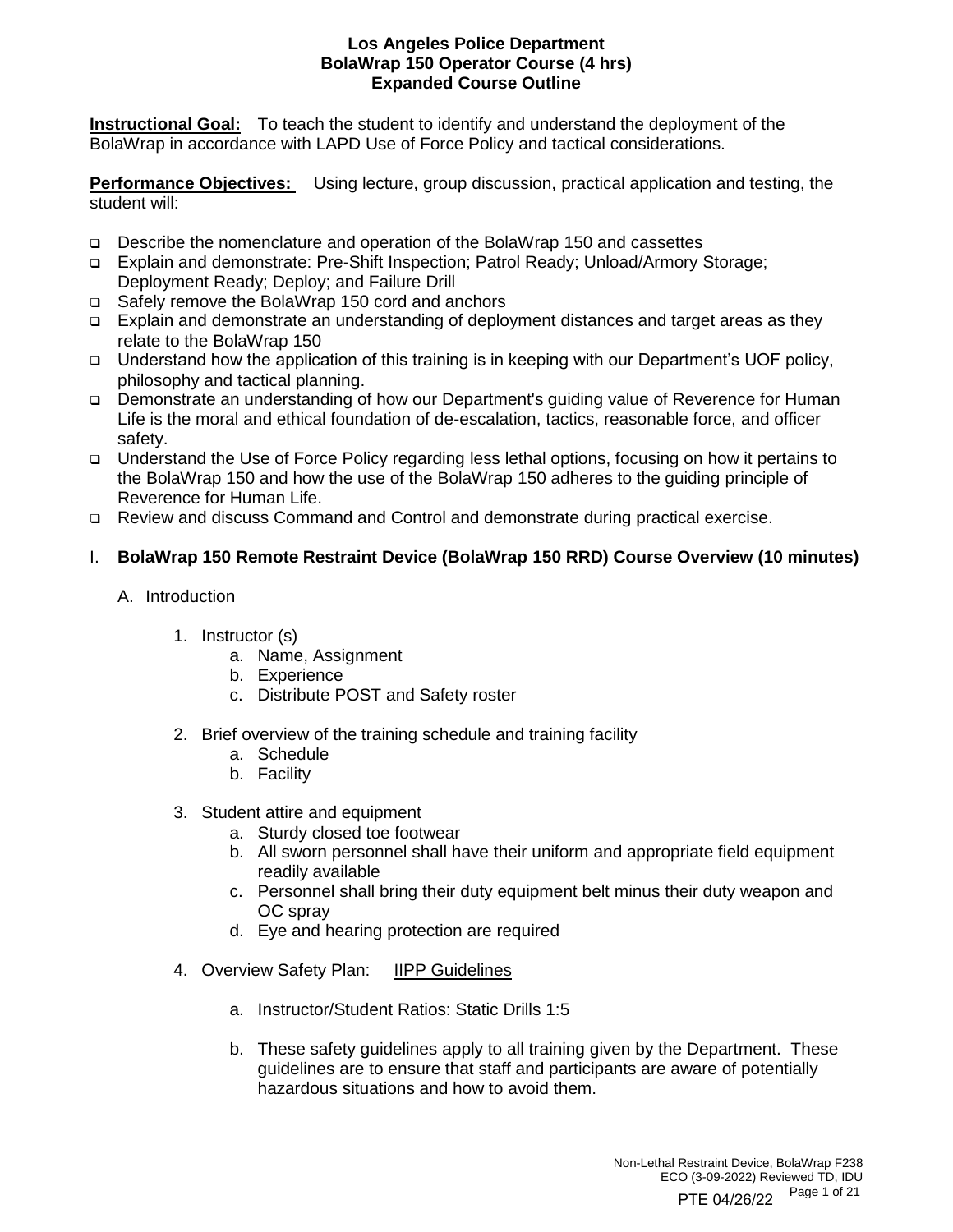- c. These guidelines will be discussed and distributed to each student, instructor and coordinator to ensure they are followed.
- d. Anyone participating in the training, whether student, observer, or instructor, has the authority to "STOP" the exercise if they observe an unsafe act or condition that may cause imminent injury or death and/or damage to the facilities.
- e. Protective eyewear and ear protection (American National Standards Institute (ANSI) approved) shall be worn if blanks or live-fire rounds are used during a practical application or during any demonstration using the same.
- 5. Students shall immediately notify an instructor(s) or the training staff of any injury sustained during training, and use the following steps in the event of a serious injury;
	- a. Render first aid and obtain appropriate medical assistance. Notify the Fire Department rescue ambulance via telephone, cellular phone, or police radio. Give specific directions to the location of the incident.
	- b. In case of a serious injury, all IIPP notifications and protocols shall be followed.
	- c. At each training location, there is a notebook located in the training unit's office also containing the emergency plan that is in place.
	- d. The Supervisor will ensure that the necessary Worker Compensation forms (5020, DWC-1) and other reports (Employee Notification Form / 15.7) are completed in a timely manner.
	- e. Transport to the local hospital for a major injury.
	- f. Facility Information

| Location:       | Davis Training Facility<br>12001 Blucher Ave<br>Granada Hills, CA 91344<br>(818) 832-3740                               |
|-----------------|-------------------------------------------------------------------------------------------------------------------------|
| Contact Person: | Carl Casey<br>12001 Blucher Ave<br>Granada Hills, CA 91344<br>(818) 832-3740                                            |
| Local Hospital: | <b>Providence Holy Cross Medical Center</b><br>15031 Rinaldi Street<br>Mission Hills, CA 91345<br>Tel. # (818) 365-8051 |

- B. Course Requirements: **DISTRIBUTE:** Current Use of Force Directive for BolaWrap 150 RRD
	- 1. Overview the handout and ensure to address the key points
	- 2. BolaWrap 150 RRD Course Requirements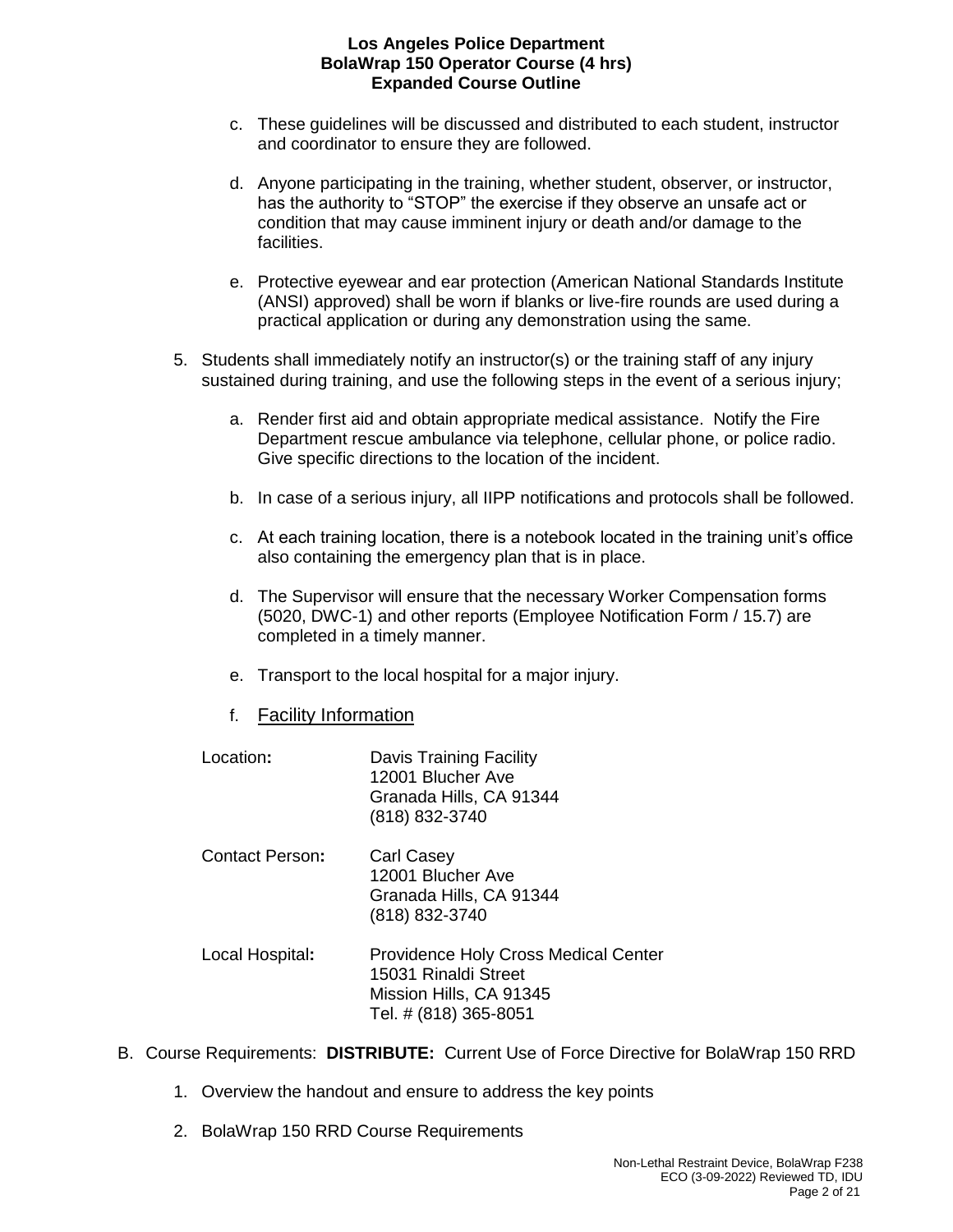- a. The student shall pass the BolaWrap 150 RRD written test with a score of 100%. If a score of 100% is not achieved, the student will meet with the instructor immediately after class to determine the correct answers and place their initials next to them to ensure the student's understanding of Department policy.
- b. The student will describe the nomenclature and operation of the BolaWrap 150 RRD and cassettes.
- c. The student will explain and demonstrate: Pre-Shift Inspections; Patrol Ready; Unload/Armory Ready; Deployment Ready; Deployment; and Failure Drill.
- d. The student will safely manipulate the BolaWrap 150 RRD and deploy multiple cassettes on a dummy target.
- e. The student will communicate with partner officers during training to ensure readiness and avoid a potential contagious fire situation.
- f. The student will safely remove the BolaWrap 150 RRD cord and anchors.
- g. The student will demonstrate an understanding of the designated target areas relating to the BolaWrap 150 RRD.
- h. A serious violation of any safety rule is grounds for immediate removal from the class.

# C. *SAFETY Rules*

- 1. Firearms Definition
	- a. The BolaWrap 150 RRD is defined as a firearm under 26 U.S.C. §5845(e)
	- b. For the purposes of the National Firearms Act, the term "Any Other Weapon means: Any weapon or device capable of being concealed on the person from which a shot can be discharged through the energy of an explosive.
	- c. 18 U.S. Code §921- Definitions (3) The term "firearm" means (A) any weapon (including a starter gun) which will or is designed to or may readily be converted to expel a projectile by the action of an explosive.
- 2. The BolaWrap 150 RRD can cause injury if not handled properly
	- a. Always handle a BolaWrap 150 RRD as if loaded.
		- b. Never point device at another person, unless instructed to in training, or if deploying device in the field.
		- c. Keep finger off activation button until ready to deploy.
		- d. Be aware of area around and beyond target.
		- e. Avoid shining laser into anyone's eyes.
		- f. Only target recommended target zones.
- 3. General Safety Rules
	- a. No firearms during practical exercises.
	- b. Every person is a safety officer and will immediately report any unsafe conditions by shouting "STOP."
	- c. Eye and ear protection will be worn by every participant and observer during cassette deployments.
	- d. The BolaWrap 150 RRD will remain off and unloaded unless instructor directs students to load and turn power on when necessary, during training exercises.
	- e. Never point the green laser sight at a person's eyes or permanent ocular damage may be sustained.
	- f. Identify location of medical/trauma kit.
- 4. Auditory Safety
	- a. Hearing test with BolaWrap 150 RRD conducted by Dr. Ashley G. Anderson Jr., MD, MS, Medical Director, City of Madison, WI Police Department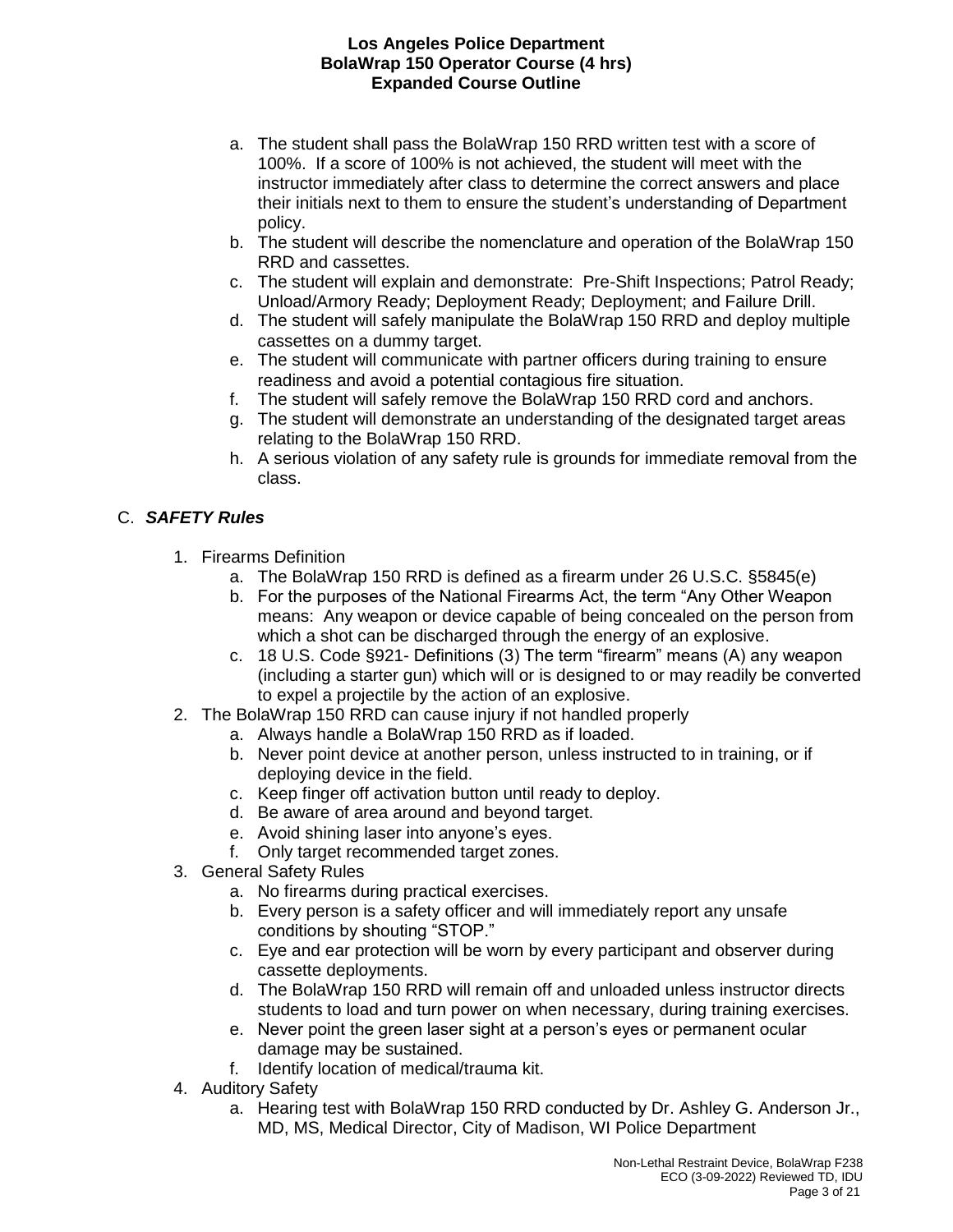- b. Decibel level at ear is 158-162 decibels
- c. Safe level for deploying device outdoors up to ten times per year without hearing protection and will not experience any hearing loss or damage.

### II. **Use of Force Review (30 minutes)**

Purpose: To discuss use of force considerations, policy, legal issues, moral and ethical dilemmas to include De-Escalation and Reverence for Human Life.

**Procedures:** Large group discussion

- A. Reverence for Human Life<sup>1</sup>
	- 1. In Preamble for Use of Force Policy
	- 2. Why?
	- 3. How does this play into our decisions when using force?

### B. **California Penal Code section 835(a)**

- 1. Updated pursuant to Assembly Bill 392 that was signed into law on August 19, 2019, and effective as of January 1, 2020.
- 2. Any peace officer who has reasonable cause to believe that the person to be arrested has committed a public offense may use objectively reasonable force to:
	- a. Effect the arrest
	- b. Prevent escape
	- c. Overcome resistance
- 3. The authority to use physical force, conferred on peace officers by this section, is a serious responsibility that shall be exercised judiciously and with respect for human rights and dignity and for the sanctity of every human life.
- 4. A peace officer who makes or attempts to make an arrest *need not retreat or desist from their efforts by reason of the resistance or threatened resistance* of the person being arrested. *A peace officer shall not be deemed an aggressor or lose the right to selfdefense by the use of objectively reasonable force* in compliance with subdivisions (b) and (c) to effect the arrest or to prevent escape or to overcome resistance. For the purposes of this subdivision, "retreat" does not mean tactical repositioning or other deescalation tactics.
- C. *Graham v. Connor* **490 U.S. 386 (1989)** affirms the "objectively reasonable" standard and states that the "reasonableness" of a particular use of force must be judged from the perspective of a reasonable officer on the scene, and its calculus must embody an allowance for the fact that police officers are often forced to make split-second decisions about the amount of force necessary in a particular situation.
	- 1. No 20/20 hindsight

 $\overline{a}$ 

2. Based on the totality of facts known at the time

 $1$  Use of Force-Tactics Directive No. 1.2, Use of Force Policy, October 2020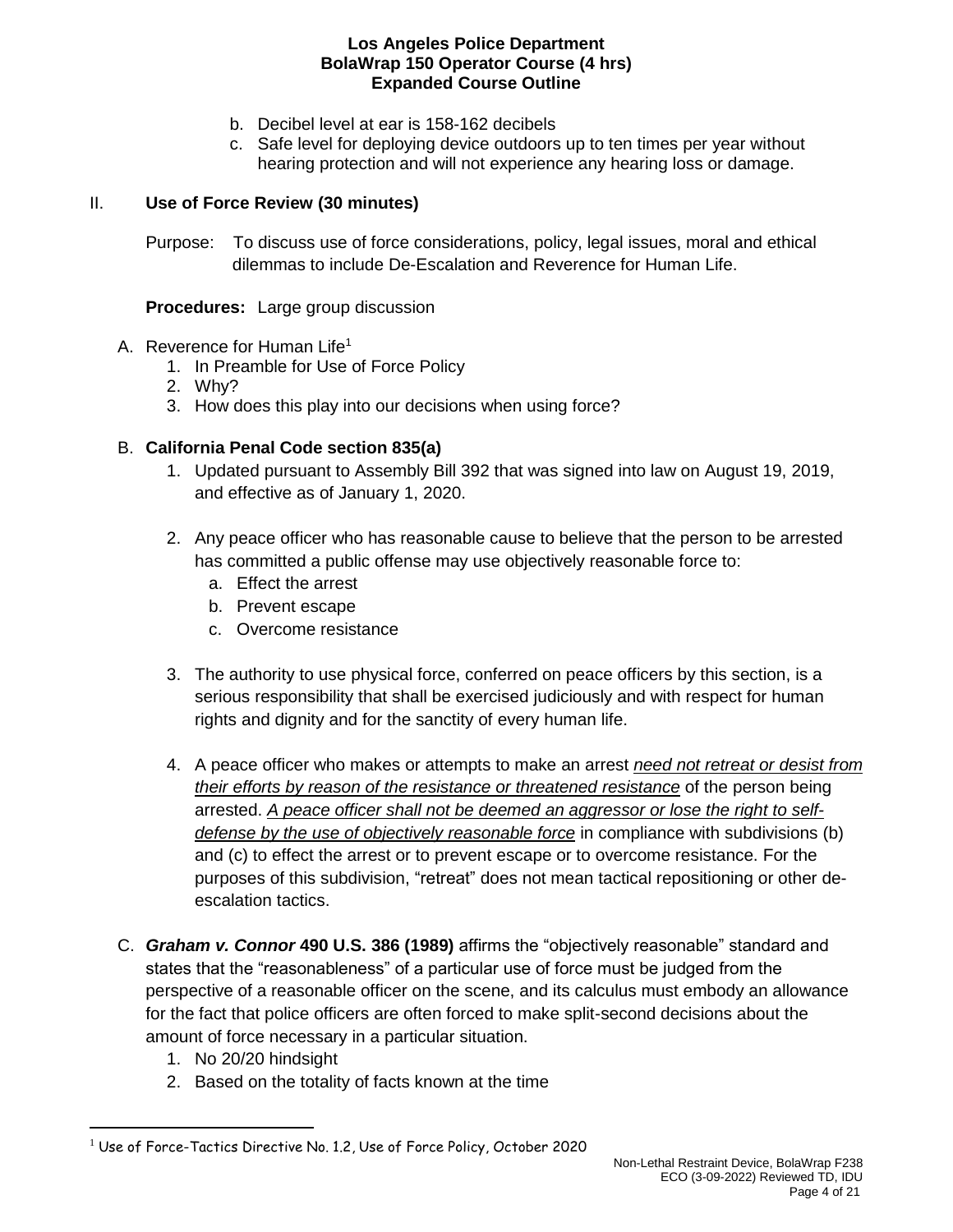- 3. Would another officer with similar training and experience, facing similar circumstances act the same way or use similar judgement?
- 4. Does not have to be the best decision, just a reasonable decision

# D. **LAPD Use of Force Policy<sup>2</sup>**

- 1. Updated October 2020 to reflect changes made to 835(a) PC
- 2. The Department's guiding principle when using force shall be **Reverence for Human Life**.
	- a. In Preamble of Use of Force Policy
	- b. Why?
	- c. How does this play into our decision-making process when using force?
- 3. Reflects Graham v. Connor factors for determining reasonableness
- 4. **Fair and Unbiased Policing** Officers shall carry out their duties, including use of force, in a manner that is fair and unbiased. Discriminatory conduct on the basis of race, religion, color, ethnicity, national origin, age, gender, gender identity, gender expression, sexual orientation, housing status, or disability while performing any law enforcement activity is prohibited.
- 5. **Proportionality -** Officers may only use a level of force that they reasonably believe is proportional to the seriousness of the suspected offense or the reasonably perceived level of actual or threatened resistance.
- 6. **Requirement to Intercede When Excessive Force is Observed**. An officer shall intercede when present and observing another officer using force that is clearly beyond that which is necessary, as determined by an objectively reasonable officer under the circumstances, taking into account the possibility that other officers may have additional information regarding the threat posed by a subject.
- 7. **Requirement to Report Potential Excessive Force**. An officer who is present and observes another officer using force that the present and observing officer believes to be beyond that which is necessary, as determined by an objectively reasonable officer under the circumstances based upon the totality of information actually known to the officer, shall report such force to a superior officer.
- 8. **Rendering Aid.** After any use of force, officers shall immediately request a rescue ambulance for any person injured. In addition, officers shall promptly provide basic and emergency medical assistance to all members of the community, including victims, witnesses, subjects, suspects, persons in custody, subjects of a use of force and fellow officers.

# E. **Tactical De-Escalation Techniques**<sup>3</sup>

- 1. Guided by the principal of reverence for human life
- 2. The use of techniques to:

 $\overline{a}$ 

- a. Reduce the intensity of an encounter with a suspect; AND,
- b. Enable an officer to have additional options to gain voluntary compliance; OR,
- c. Mitigate the need to use a higher level of force
- d. All while maintaining control of the situation

 $2$  Use of Force-Tactics Directive No. 1.2, Use of Force Policy, October 2020

<sup>3</sup> LAPD Use of Force-Tactics Directive No. 16, Tactical De-Escalation Techniques, October 2016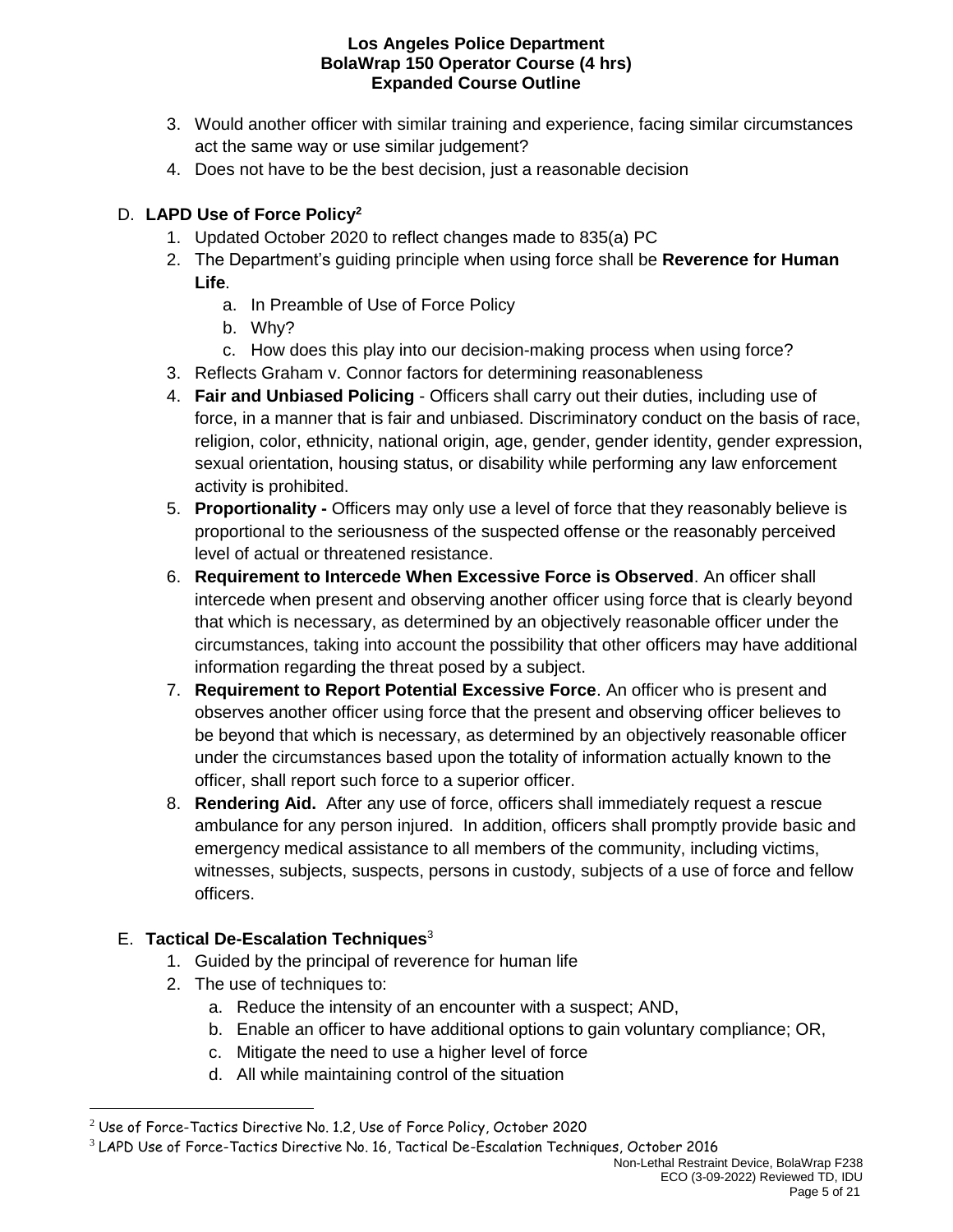- 3. Tactical de-escalation **DOES NOT** require that an officer compromise their safety or increase the risk of physical harm to the public
- 4. Tactical de-escalation techniques should only be used when it is safe and prudent to do so
	- ➢ **P**lanning
	- ➢ **A**ssessment
	- ➢ **T**ime
	- ➢ **R**edeployment and/or Containment
	- ➢ **O**ther Resources
	- **Lines of Communication**

# F. **Command and Control<sup>4</sup>**

- 1. The use of active leadership to direct others while using available resources to coordinate a response, accomplish tasks and minimize risk.
- 2. Initial responsibility to begin the process to develop a plan of action falls upon the senior officer, or any officer on-scene who has gained sufficient situational awareness.
- 3. Ensure reasonable numbers of Designated Cover Officers (DCO) for both lethal and less-lethal cover.
- 4. Reduce over-response or over-deployment to specific duties and responsibilities.
- 5. Maintain officer safety through personnel location and assignment.

# G. **Less Lethal Weapons and Ammunition**

- 1. California Penal Code Section 16780(a)
	- $\triangleright$  "Less lethal weapon" means any device that is designed to or that has been converted to expel or propel less lethal ammunition by any action, mechanism, or process for the purpose of incapacitating, immobilizing or stunning a human being through the infliction of any less than lethal impairment of physical condition, function or senses including physical pain or discomfort. It is not necessary that a weapon leave any lasting or permanent incapacitation, discomfort, pain or other injury or disability in order to qualify as a less lethal weapon.
- 2. California Penal Code Section 16770
	- ➢ As used in this part, "Less Lethal Ammunition" means any ammunition that both of the following requirements.
	- a. Designed to be used in any less lethal weapon or any other kind of weapon (including but not limited to firearms, pistols, revolvers, shotguns, rifles and spring, compressed air and compressed gas weapons; and
	- b. When used in less lethal weapon or other weapon is designed to immobilize or incapacitate or stun a human being through the infliction of any less lethal impairment of physical condition, function of senses, including physical pain or discomfort.

# H. *Deorle v. Rutherford* **(2001DJDAR 2725)**

 $\overline{a}$ 

<sup>4</sup> LAPD Training Bulletin, Volume XLVII Issue 4, COMMAND AND CONTROL, July 2016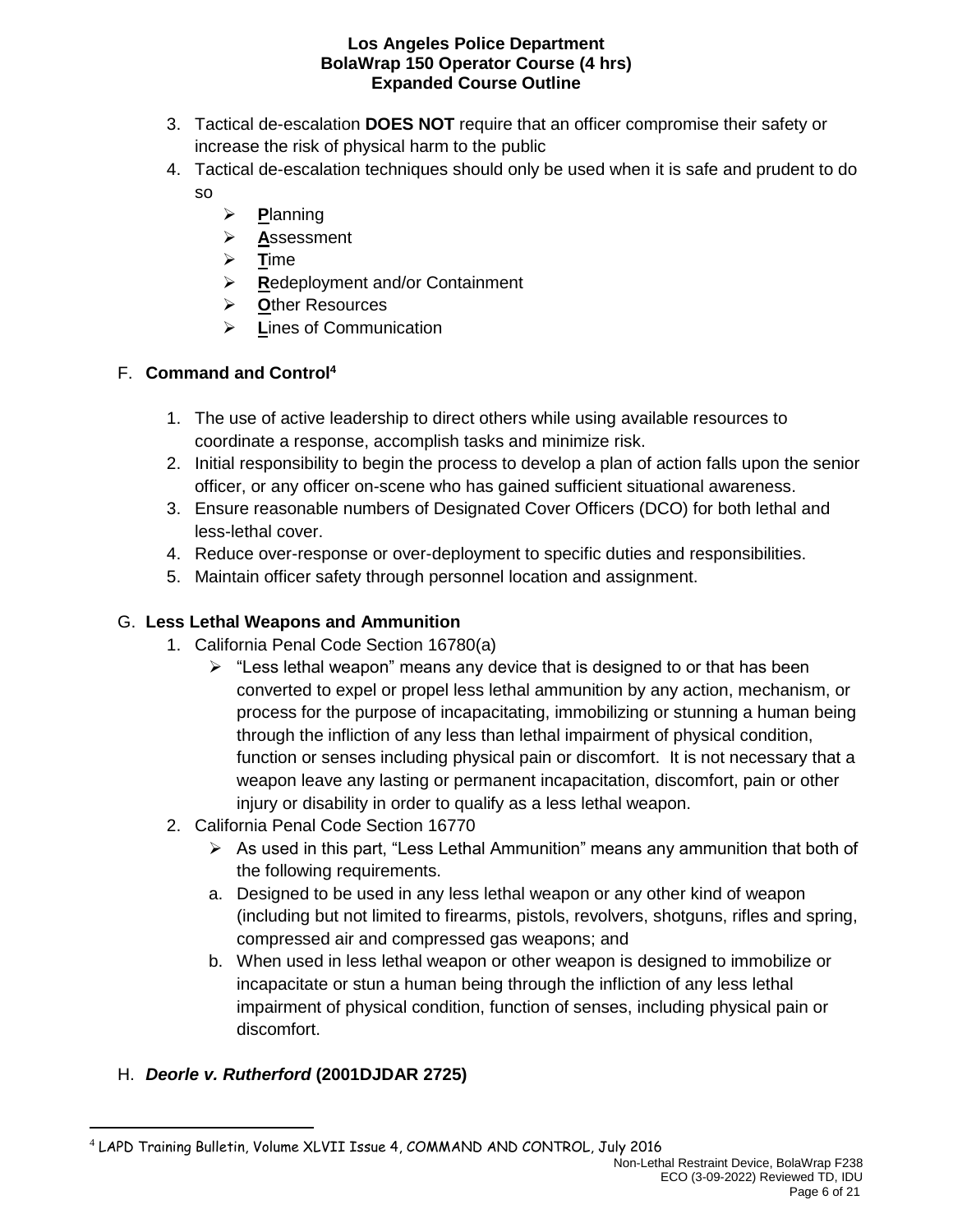- 1. Officers have a duty to warn, if possible, before using any force option, including beanbags
- 2. The cloth cased shot constitutes force which carries significant risk of serious injury and thus is not to be deployed lightly

### I. *Bryan v. McPherson* **(630 F.3d 805)**

- 1. X26 TASER and similar devices, when used in dart mode, constitute an "intermediate, significant level of force that must be justified by the governmental interest involved."
- 2. Placed the Taser at a higher level of force than most law enforcement agencies and the International Association of Chiefs of Police had placed them

### *J. Young v. County of Los Angeles*

- 1. Traffic stop for a seatbelt violation (infraction)
- 2. Pepper spray and baton blows are "intermediate force" because they are "capable of inflicting significant pain and causing serious injury," and therefore "present a significant intrusion upon an individual's liberty interests."

### *K.* **United States Court of Appeals for the 9th Circuit**

➢ Defines "Intermediate Force" as force capable of inflicting significant pain and causing serious injury. (Young v. County of Los Angeles)

### **III. Classification and Deployment Policy for BolaWrap 150 Remote Restraint Device (10 minutes)**

# A. Manufacturer/ Department Classification

- 1. BolaWrap 150 RRD is a **"non-lethal"** remote restraint device
- 2. Even though it is referred to as "non-lethal", the use of the BolaWrap 150 RRD is considered a reportable use of force by the Department, and its use shall be reported consistent with Department reporting guidlines.
- 3. Emphasize the fact that the BolaWrap 150 is not a "weapon" and that it does not depend on pain or injury to be effective. It is not meant to take the place of any other existing tools currently being deployed.
- 4. The BolaWrap 150 is not designed to restrain violently resisting or assaultive subjects.

### B. **Deployment Policy**

- 1. The BolaWrap 150 RRD may be used when the circumstances perceived by the officer indicate that a detention of the suspect is justified, and control must be obtained, in a timely manner, to minimize the intensity of the encounter, because:
	- a. The suspect needing to be detained or controlled indicates through words or action they will resist arrest or will not voluntarily comply with lawful orders; or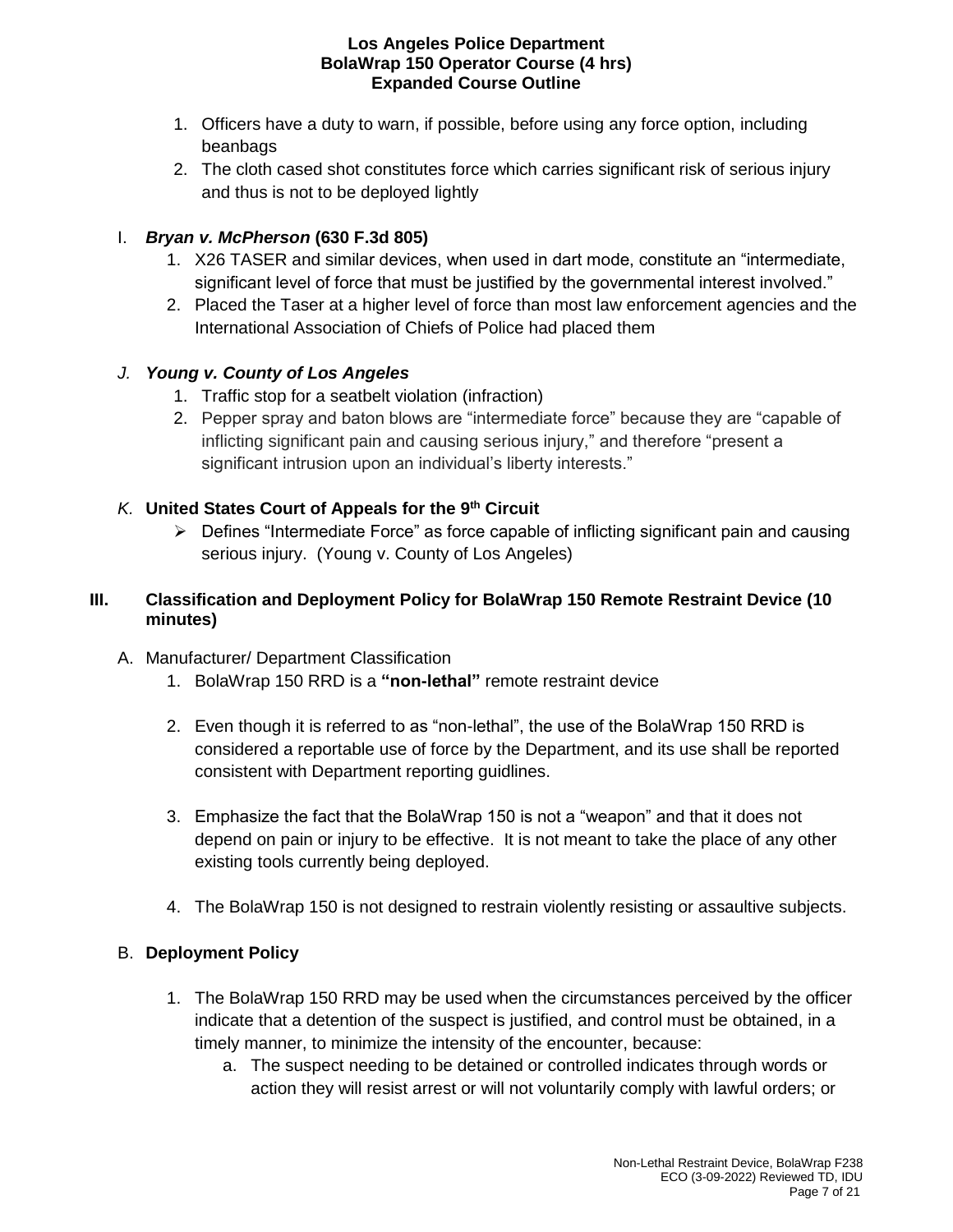- b. The suspect has demonstrated, by words or action, an intention to be violent or to physically resist, and reasonably appears to present the potential to harm officers, him/herself or others
- 2. Mere flight from a pursuing officer, without other known circumstances or factors, is not good cause for the BolaWrap 150 RRD to apprehend an individual.
- C. Only personnel trained on the BolaWrap 150 RRD may deploy the unit

# **IV. BolaWrap 150 Remote Restraint Device Overview (10 minutes)**

- A. Device Overview
	- 1. The BolaWrap 150 is a handheld device powered by a blank round and projects a seven-foot, six-inch, Kevlar cord with a 230 +/- 20 pound test strength.
	- 2. Each end of the cord contains an anchor with four-hooks designed to attach to a subject's clothing and temporarily restrain them without relying on pain compliance.
	- 3. The BolaWrap 150 RRD gives law enforcement officers the ability to restrain and apprehend subjects without utilizing less-lethal devices that are more likely to result in injury.
	- 4. The BolaWrap 150 RRD is a Remote Restraint Device that impedes mobility.
	- 5. When used properly, the BolaWrap RRD can cause minimal or no pain.
	- 6. The BolaWrap 150 RRD, may be used to prevent situations from escalating resulting in the need to use more injurious force options; thus, avoiding injuries to both officers and subjects.
	- 7. The BolaWrap 150 RRD may be viewed more favorably, by the general public and community, than other options currently considered to be "less-lethal".

# B. History

- 1. Invented in 2016 by Scot Cohen and Woody Norris
- 2. Created in 2017 and presented to law enforcement agencies
- 3. Commenced training in 2018 of law enforcement agencies across the United States
- 4. Commenced training in foreign countries in 2019
- 5. Feedback from multiple agencies use in the field led to modifications and a new design of the Bolawrap device that began development in late 2019.
- 6. In 2021 the Bolawrap 150 was invented and demonstrated to law enforcement agencies in the United States.
- 7. In 2022 the LAPD acquired numerous units of the new Bolawrap 150 to utilize during the new pilot program.

# **V. Nomenclature (10 minutes)**

- A. BolaWrap 150 Remote Restraint Device
	- 1. Power Switch
	- 2. Activation Button
	- 3. Cassette Release (both sides simultaneously)
		- a. Black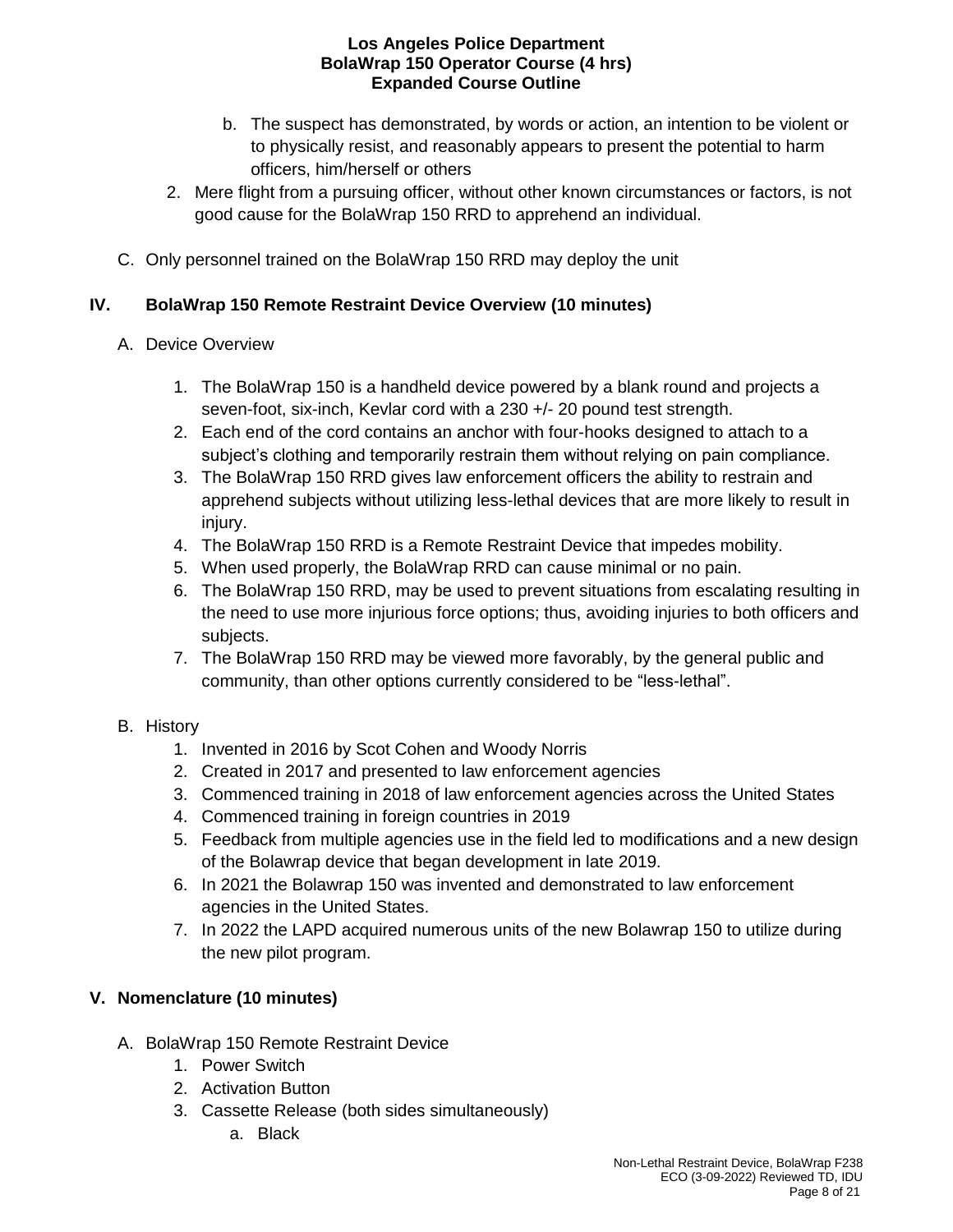- b. Reload speed: 2-6 seconds
- 4. Cassette Bay
- 5. Green Multi-Dot Laser Array
- 6. LED Indicator
- 7. LED Lights
- B. Cassette
	- 1. Body (black)
	- 2. Propellant
		- a. .380 partial charge blank
		- b. Discharge speed: 380 feet per second from the device (average)
		- c. Sound volume: 158/162 dB
		- d. 154 feet per second at 15-feet (average)
	- 3. Cassette cover
	- 4. Anchor with 4-hooks
	- 5. Kevlar cord
		- a. 7' 6"
		- b. 230, +/- 20, pound strength
- C. Holster
	- 1. Nylon Holster Attached to Taser 7 leg holster
	- 2. Belt Clip
- D. Green Multi-Dot Laser Array
	- 1. Laser is turned on/off by toggling the power switch
	- 2. Laser is class 3R which produces no more than 5 milliwatts, and could cause retina damage if pointed at eyes
	- 3. Because aiming is achieved through use of the laser system, Officers shall not deploy the BolaWrap 150 RRD without a functioning laser.
	- 4. Laser should be held parallel with the ground.
	- 5. Point of aim is point of impact
	- 6. Laser maintenance consists of replacing batteries when needed

# **VI. BolaWrap Remote Restraint Device Operation (20 minutes)**

- A. Pre-Shift Inspection: Conducted at start of watch or if device is dropped
	- 1. Cassette Bay
		- a. Ensure there is no cassette loaded in the device
		- b. Inspect for dust/ debris or anything that could hinder operation
		- c. Wipe with dry cloth if necessary
	- 2. LED, Lights and Laser
		- a. Point the device in a safe direction
		- b. Toggle power switch to the "on" (up) position
		- c. Forward facing illumination LED's are working
		- d. Green Laser sight is functioning
	- 3. Activation Button
		- a. Toggle the power switch to the "off" (down) position
		- b. Ensure power is off and point in safe direction
		- c. Press activation button, feeling for tactile click and reset.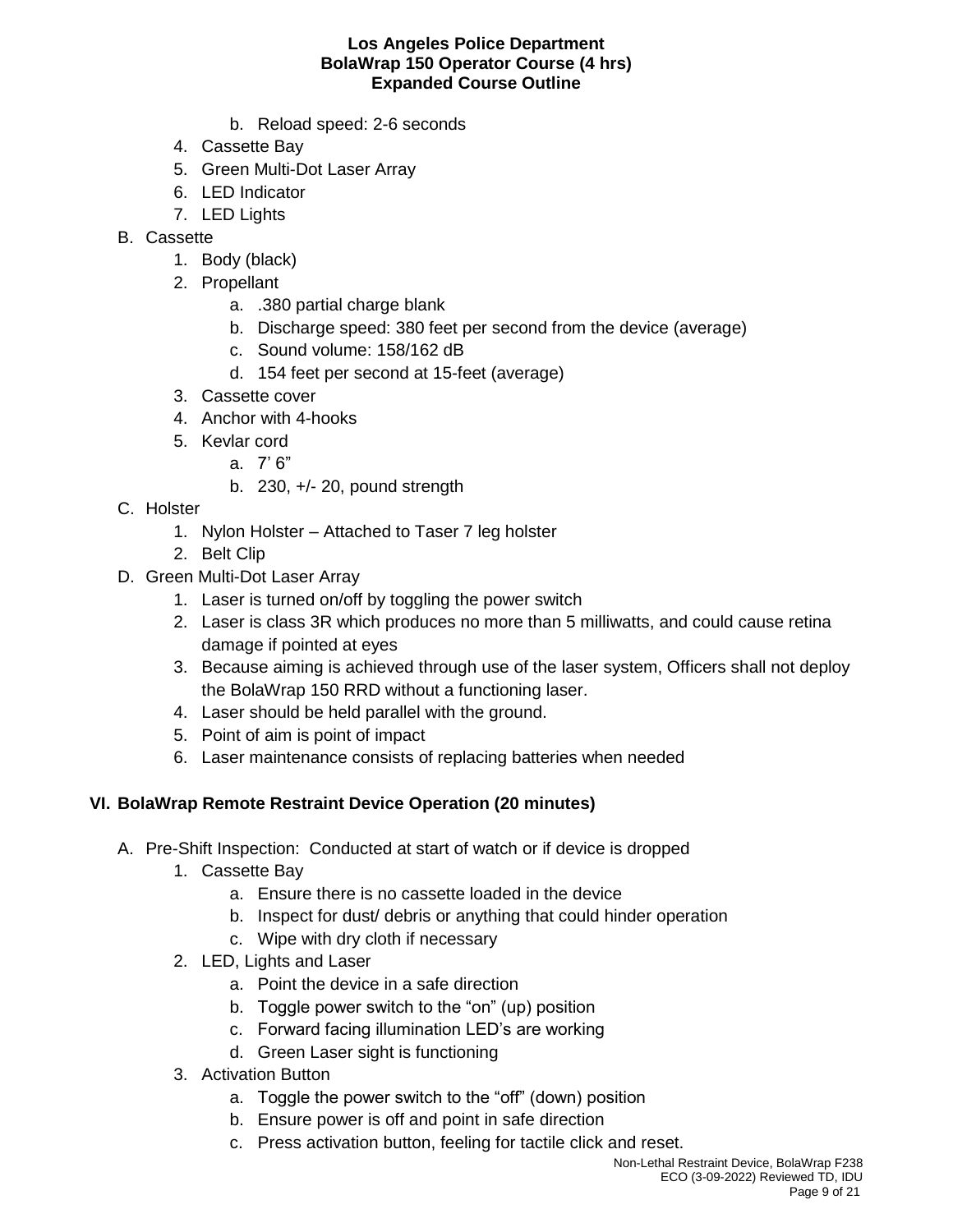- 4. Duty Cassette
	- a. Inspect duty cassettes for cracks, dents or excessive wear and damage
	- b. Ensure the cassette cover is intact and not damaged
	- c. Replace cartridge is any noticeable damage observed
- 5. System Check
	- a. Hold cartridge by outside edges, push into front of device until it clicks
	- b. Tug/pull on the cassette to ensure it is seated.
	- c. Keep pointed in a safe direction
	- d. Toggle the power switch to the on position and ensure the status indicating LED changes from red to amber to green.
	- e. Turn the device off for holstering/storage
- B. Loading/Patrol Ready
	- 1. Point device in safe direction while loading
	- 2. Hold cassette by outside edges, push into front of device until it clicks
	- 3. Always tug/pull on the cassette to ensure it is seated
	- 4. Turn on the device to verify that the electronic diagnostic check is successful, indicated by the green LED indicator.
	- 5. Turn off the device.
	- 6. Holster or secure consistent with Department procedures
- C. Deployment Ready
	- 1. Point device toward ground
	- 2. Toggle power switch to the on position
	- 3. Keep finger off activation button until deployment is necessary
- D. Laser Walk-up
	- 1. Ensure safety is off, place device in Deployment Ready Mode
	- 2. Ensure laser is pointed on the ground in front of the officer
		- a. Technique allows officer to better see laser
		- b. Keeps device from being pointed at subject's face
	- 3. Walk-up laser to recommended target area
- E. Unloading/Clearing
	- 1. Ensure the device is off and pointed in a safe direction
	- 2. Depress the cassette release buttons simultaneously
	- 3. Grasp cassettes by its edges and pull it from device
- F. Failure Drill- If device fails to deploy, the following failure drill should be conducted:
	- 1. Point device toward ground
	- 2. Attempt to reseat cartridge
	- 3. Attempt to redeploy device
	- 4. If device fails to deploy a second time, reload with a new cartridge
- G. Proper Grip
	- 1. Utilize a firm two-hand grip when deploying.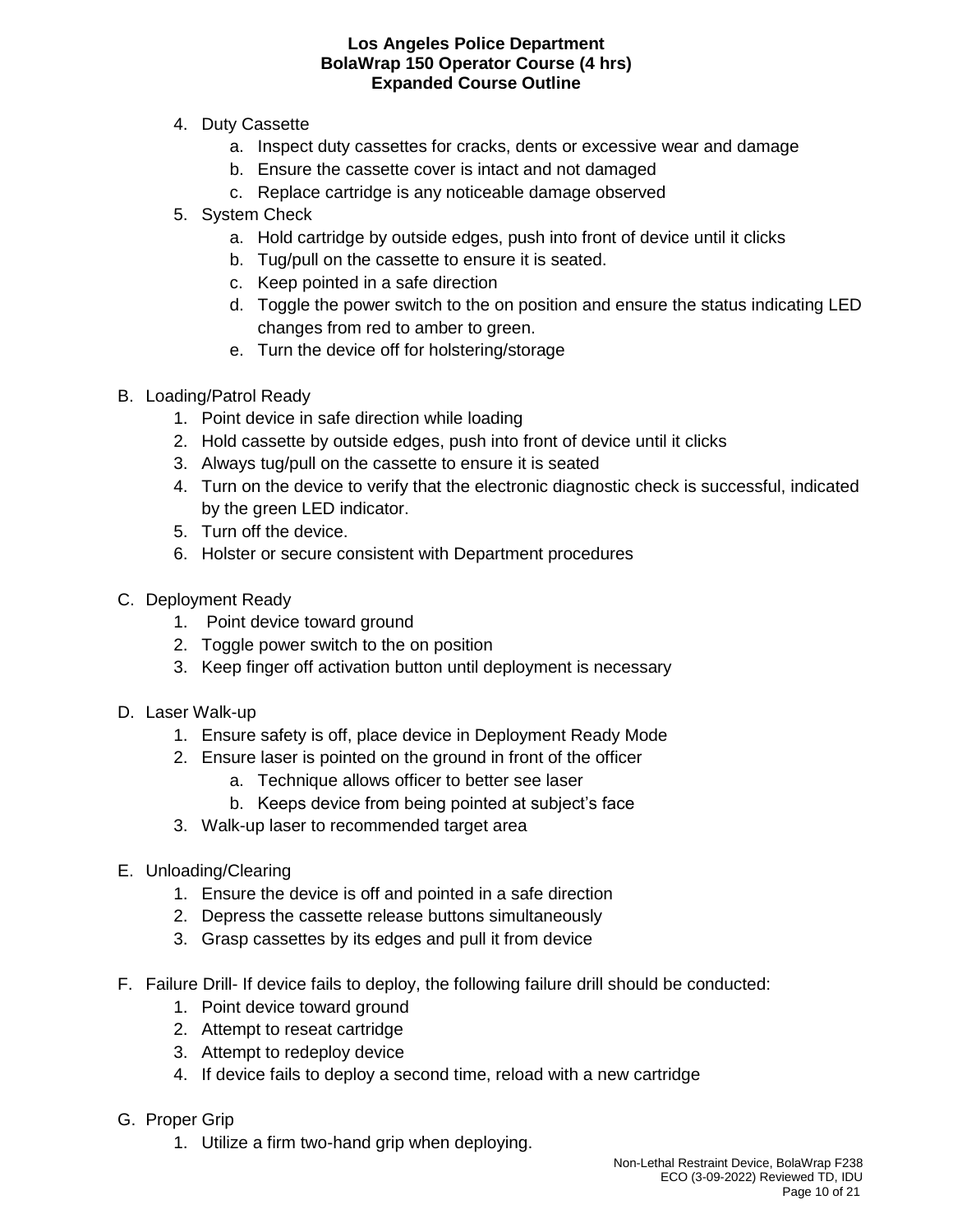- 2. Ensure thumbs have access to the power switch and activation switch
- 3. Primary thumb kept off the activation button until being deployed
- 4. Keep all fingers away from the front of the cassette to avoid injury
- 5. Keep fingers away from the release buttons to avoid inadvertent cassette release.
- H. Presentation Positions
	- 1. Low profile
		- a. Bolawrap 150 RRD held in one hand (primary or support)
		- b. Pointed at the ground, generally behind the officer to prevent the suspect from seeing the device.
	- 2. Low ready
		- a. Held with two-hand proper grip
		- b. Device is powered on
		- c. Pointed towards the ground in the suspect's direction
	- 3. On target

### **VII.Deployment and Tactical Considerations (20 minutes)**

- A. Deployment Considerations
	- 1. Aiming Techniques
		- a. Green Multi-Dot Laser Array should be aimed at appropriate target zones
		- b. Green Multi-Dot Laser Array should not be pointed at anyone's eyes
		- c. BolaWrap 150 RRD should be held level to achieve an effective wrap
	- 2. Recommended Target Areas
		- a. Primary target area is knees and below for maximum immobility
		- b. Secondary target area is subject's arms between elbows and wrists if arm(s) are down by their side
		- c. Do not deploy to the head or neck area which can cause severe injury. Avoid aiming above the elbows unless the risk of injury to the subject would justify the use of deadly force
	- 3. Distances
		- a. Minimum distance for deployment is 10-feet
			- 1) Tether may not extend to effectively wrap
			- 2) Anchor may disconnect from cord
			- 3) Possible penetration of anchors
		- b. Maximum distance for deployment is 25-feet
			- 1) Wrap Technology maximum effective range is 25-feet
			- 2) Beyond 25-feet, energy will dissipate rapidly and the BolaWrap RRD will become ineffective
		- c. Recommended Deployment Distance is 15-20 Feet (Department)
		- d. Allows for 5-foot cushion either way, depending on suspect and officer movement.
- B. Tactical Considerations
	- 1. BolaWrap 150 RRD deployment
		- a. Communications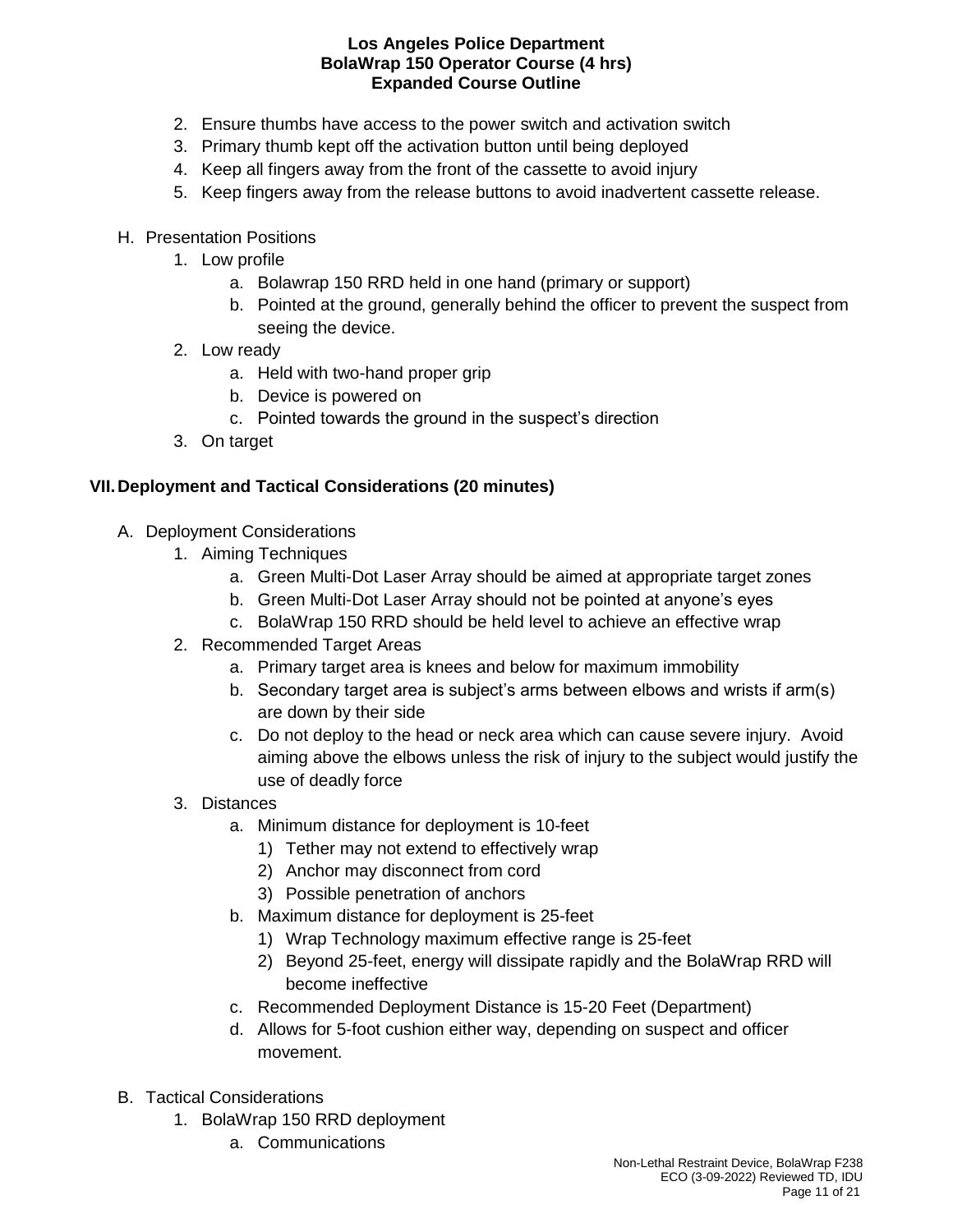- 1) Device releases loud bang when deployed, similar to a gunshot. Before deploying, notify all partners and/or those responding that BolaWrap is being deployed.
- 2) Utilize commands similar to beanbag/40mm less lethal launcher. "Bola Ready" or "Wrap, wrap, wrap" before deploying.
- b. Planning- BolaWrap provides for temporary immobilization.
	- 1) Have an arrest team in place to take subject into custody immediately
	- 2) Following deployment, a subject may still be able to reach for a weapon or resist in some way depending on the location and effectiveness of the wrap
- c. Deployment failure- No tool or tactic is 100% effective 100% of the time including BolaWrap 150 RRD
	- 1) Have a back-up plan
	- 2) Have other force options available such as additional BolaWrap 150 RRD and/or less-lethal force options
	- 3) Have a designated cover officer
- d. Multiple uses- because of the low risk of injury associated with a BolaWrap 150 RRD deployment, it may be advantageous to deploy multiple cartridges on a subject simultaneously to maximize the likelihood of effective restraint
	- 1) Must be communicated between officers at scene
	- 2) Simultaneous deployments of BolaWrap 150 RRD at the primary target or secondary target permissible based on the totality of the circumstance
	- 3) Officers should avoid simultaneous BolaWrap deployments targeting both the primary and secondary (wrapping upper and lower body) due to the potential of serious injury due to the subject potentially falling
- 2. Deployment subjects- Situations where the BolaWrap 150 RRD could be useful:
	- a. Emotionally Disturbed Persons (EDP)
	- b. Aggressive, non-compliant subjects
	- c. Mentally ill subjects
	- d. Suicidal subjects/persons in crisis
	- e. Armed (not with a firearm), non-assaultive, non-compliant, non-mobile
- 3. Increased risk situations
	- a. Subject on elevated position- may fall
	- b. Wrapping subject's arms and legs may prevent them from catching themselves if they fall, even at ground level. Consider type of surface the subject is on or near
	- c. If subject is running, likelihood of an effective deployment is greatly reduced, and an effective wrap may cause subject to fall
	- d. Targeting above the elbows may result in a probe striking the face or eyes
	- e. Sudden movement by a subject may increase the risk of a deployment in areas other than the recommended target areas
	- f. If there is no clothing covering their body in the areas where the hooks attach, there may be skin penetration
- C. Command and Control
	- 1. Four key components to Command and Control: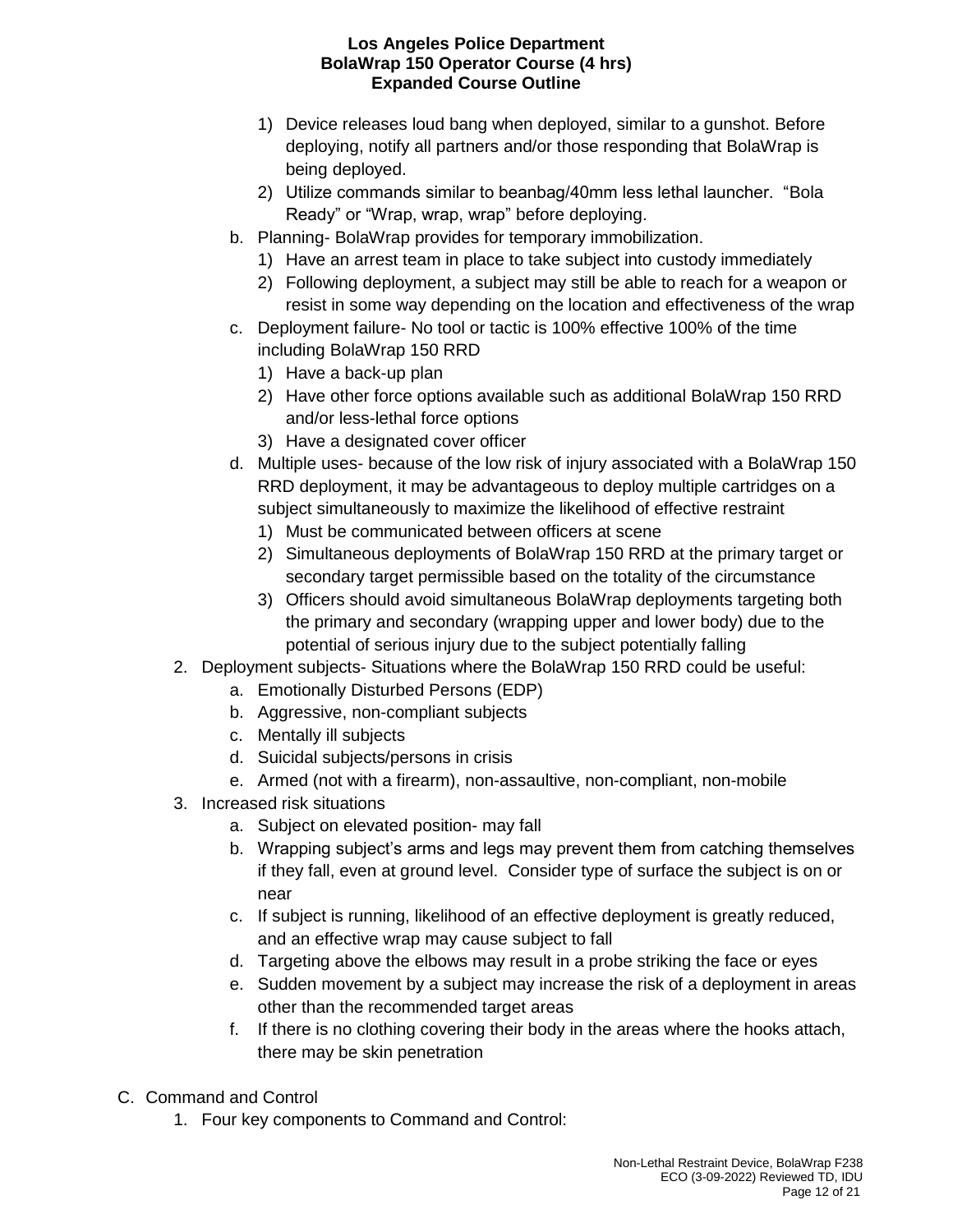- a. Active leadership- Using clear, concise, and unambiguous communication to develop and implement a plan, direct personnel, and manage resources
- b. Using available resources- Identifying and managing those resources that are needed to plan and implement the desired course of action
- c. Accomplishing tasks- Breaking down a plan of action into smaller objectives and using personnel and resources to meet those objectives
- d. Minimize risk- Taking appropriate actions to mitigate risk exposure to those impacted by the incident, including the community and first responders
- 2. Initial Responsibility
	- a. Establish Command and Control and begin the process to develop a plan of action;
	- b. Direction and guidance of subordinate personal, which includes but is not limited to:
		- 1) Ensuring reasonable numbers of Designated Cover Officers (DCO) for both lethal and less-lethal cover;
		- 2) Reducing over-response or over-deployment to specific duties and responsibilities;
		- 3) Maintaining officer safety through personnel location and assignment.
- 3. Individual Officer Responsibility:
	- a. Identify who is the Incident Commander (IC);
	- b. Be ready for, and receptive to, direction and orders from the IC;
	- c. Assessing their role continuously during a critical incident.
- 4. Preliminary Considerations;
	- a. Preservation of Life;
	- b. Making decisions;
	- c. Establishing Command and Control;
	- d. Incident Command System;
- 5. Supervisor's Responsibility
	- a. Shall take responsibility for exercising Command and Control;
	- b. Shall declare themselves the IC until relieved by a higher authority;
	- c. Communicate the transfer of command to all personnel involved.
- D. Deployment:
	- 1. The fundamentals of the Combative Suspect Control Team utilizing TASER, Target Specific Less-Lethal Munitions, and BolaWrap 150 RRD remain consistent with training that recruits/officers have already received regarding CSC Teams. Remind the recruits/officers of their previous training.
	- 2. Officers should carry the BolaWrap 150 RRD with them on calls where it may be needed to eliminate the delay of having to return to their vehicle or waiting for another equipped unit to respond.
	- 3. Only officers certified by the Department on the BolaWrap 150 RRD may deploy them.
	- 4. Upon arrival to the location of a BolaWrap 150 RRD request, make ready for deployment.
- E. Roles/ Responsibilities:
	- 1. Team Leader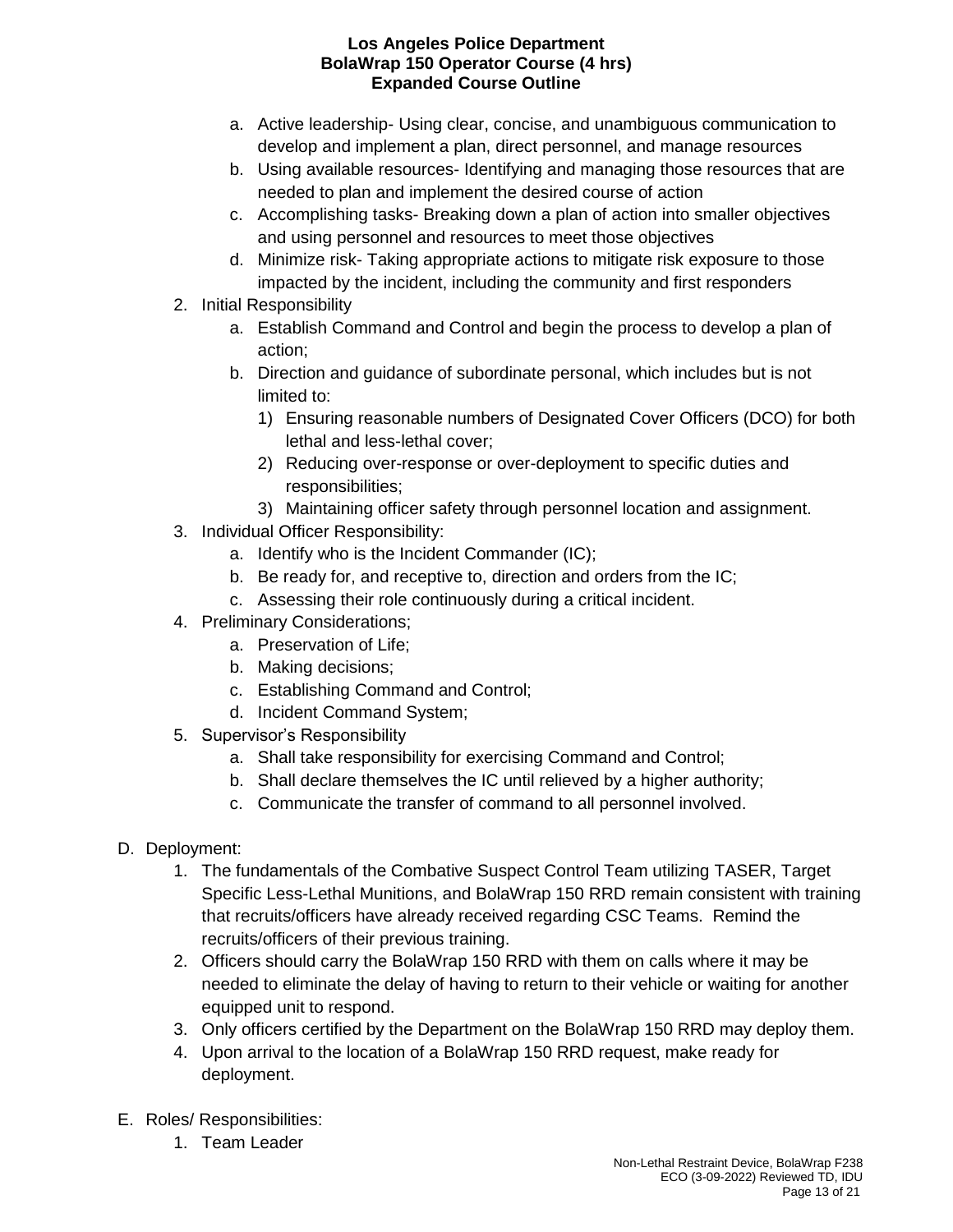- a. Generally, a Supervisor if available, or senior officer at scene
- b. Coordinates the team deployment and movement
- c. Determine if verbal warning to the suspect(s) is feasible or not
- d. Gives the clear to fire signal, "Wrap, wrap, wrap"
	- 1) Alerts other officers at scene that the BolaWrap RRD is about to be fired.
	- 2) Reduces the risk of officers believing that an actual firearm is being discharged.
- e. Evaluates the effectiveness of each force option used
- 2. BolaWrap 150 RRD officer
	- a. Deploys the BolaWrap 150 RRD
	- b. Is responsible for maintaining proper distance from the suspect.
	- c. Notifies the Team Leader when they are ready to deploy by advising, "Bola ready".
	- d. Evaluates the tactical situation and is responsible for discharging the BolaWrap 150 RRD within Department policy
	- e. Should avoid coming into physical contact with the suspect/subject, unless required.
- 3. Contact/verbalization officer
	- a. Gives commands to the suspect/subject
	- b. Utilizes Tactical De-escalation Techniques to try and gain voluntary compliance from the suspect/subject
- 4. Cover officer
	- a. Designated to utilize lethal force if necessary
	- b. Provides cover for the team
- 5. Other force options officers
	- $\triangleright$  Responsible for the proper deployment of OC spray, TASER, etc.
- 6. Arrest Team
	- a. Be aware of anchors when handcuffing
	- b. Consider wearing gloves

# **VIII. Comparison of Less-Lethal Force Options (10 minutes)**

- A. Kicks, strikes (baton, ASP)
	- 1. Requires close proximity to the suspect
	- 2. May not affect violent, under the influence or mentally ill suspects
	- 3. Size of suspect vs. size of officer
	- 4. Abilities of officer vs. abilities of suspect
	- 5. Proper approach, stance
		- a. Gun leg back
		- b. Balanced stance
	- 6. Wait for additional officers, time permitting
- B. OC Spray (Oleoresin Capsicum)
	- 1. Optimal range is 3 12 feet
	- 2. Within 3 feet the pressurized contents can cause injury to the eyes
	- 3. Must be sprayed directly into the suspect's face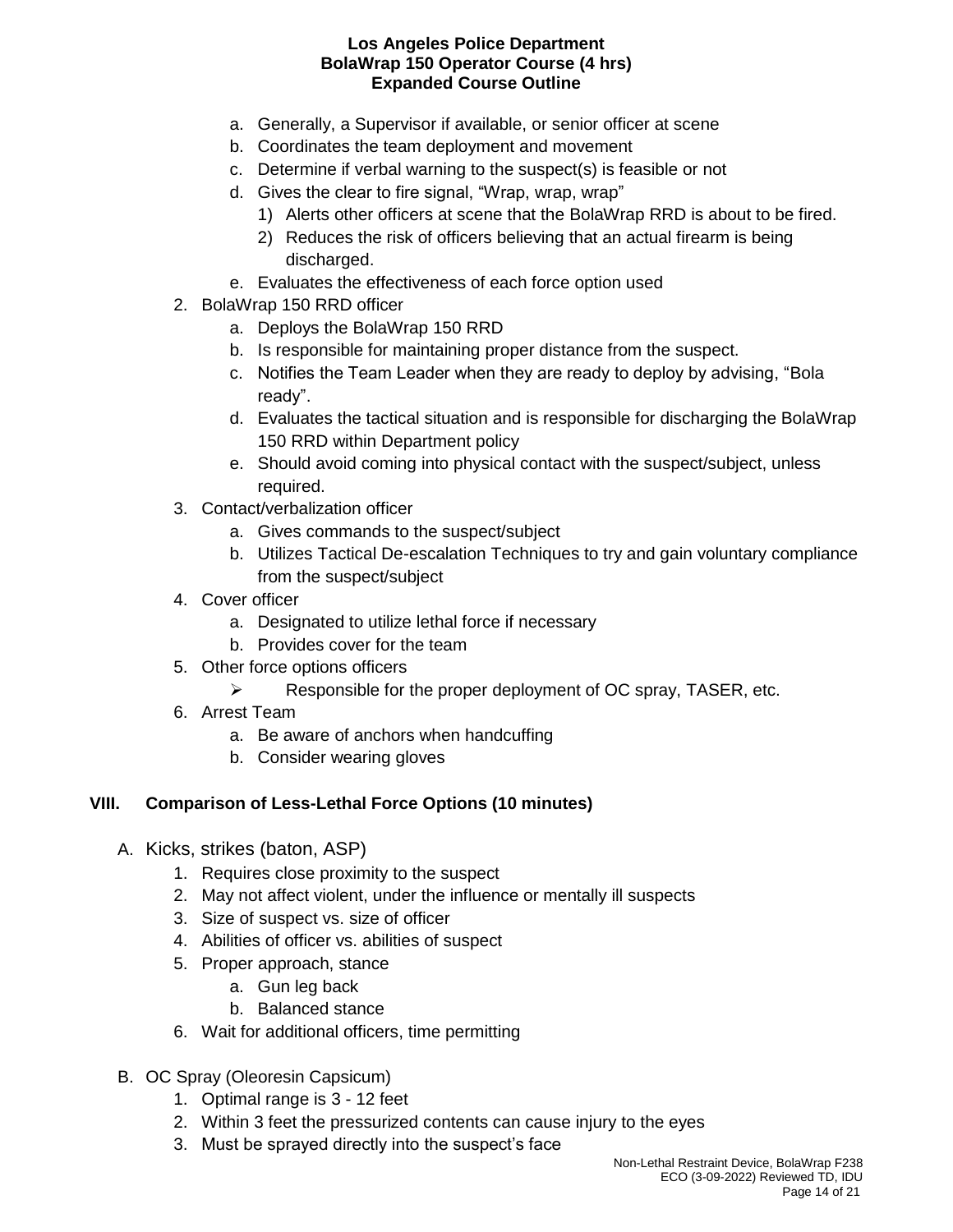- 4. May not affect violent, under the influence or mentally ill suspects
- 5. May affect officers in confined spaces
- 6. Accuracy can be affected by wind
- 7. Can easily be deflected by the suspect
- C. TASER (X26P/Taser 7)
	- 1. Deployment range 0 22 feet (Based on Taser model and cartridge)
	- 2. Optimal deployment range is 7-15 feet for probe separation and accuracy.
	- 3. The optimal target areas are the back and naval area for the probes. Forearm, outside of thigh, calf muscle for drive stun/direct stun. Avoid using the stun feature on the neck, face, head, and groin
	- 4. Is not dependent on pain and can be effective on subjects with a high level of pain tolerance
	- 5. Needs sufficient space between probes to achieve Neuro-Muscular Incapacitation (NMI)
	- 6. Drive stun alone will not usually achieve (NMI), only localized pain
	- 7. Only deployable on one suspect at a time
	- 8. Slow to reload
	- 9. When practicable, officers should avoid using the TASER on individuals who:
		- a. Are on an elevated or unstable surface which could cause a fall that could result in a significant impact injury
		- b. Are operating or riding any mode of transportation
		- c. Are located in water, mud, or a marsh, and the ability to move is restricted
		- d. Are known to have pacemaker, be pregnant, under 12 years of age, elderly or visibly frail
		- e. Are near flammable or combustible fumes/ liquids.
		- f. Are handcuffed, restrained, incapacitated, or immobilized, unless doing so is necessary to prevent them from causing serious bodily harm to themselves, or others, and if lesser attempts of control have been ineffective
		- g. Are fleeing or running away, unless the suspect is an immediate threat to themselves or others (officers should continually assess the situation considering the most appropriate tactical plan)
- D. Remington 870 Beanbag Shotgun
	- 1. Recommended deployment range of 5-30 feet
	- 2. Accuracy and velocity decrease beyond 30 feet
	- 3. Has multiple-munition payload capacity which allows for quick follow-up discharges
	- 4. Multiple suspects can be rapidly engaged
	- 5. May be reloaded quickly
	- 6. Heavy or thick clothing may reduce effectiveness
	- 7. Heavy suspects with large body mass are less affected
	- 8. Small suspects with less body mass, elderly suspects and suspects with existing wounds are more susceptible to injuries
	- 9. Suspect characteristics which should be considered, but do not prohibit using the beanbag shotgun:
		- a. Pregnant;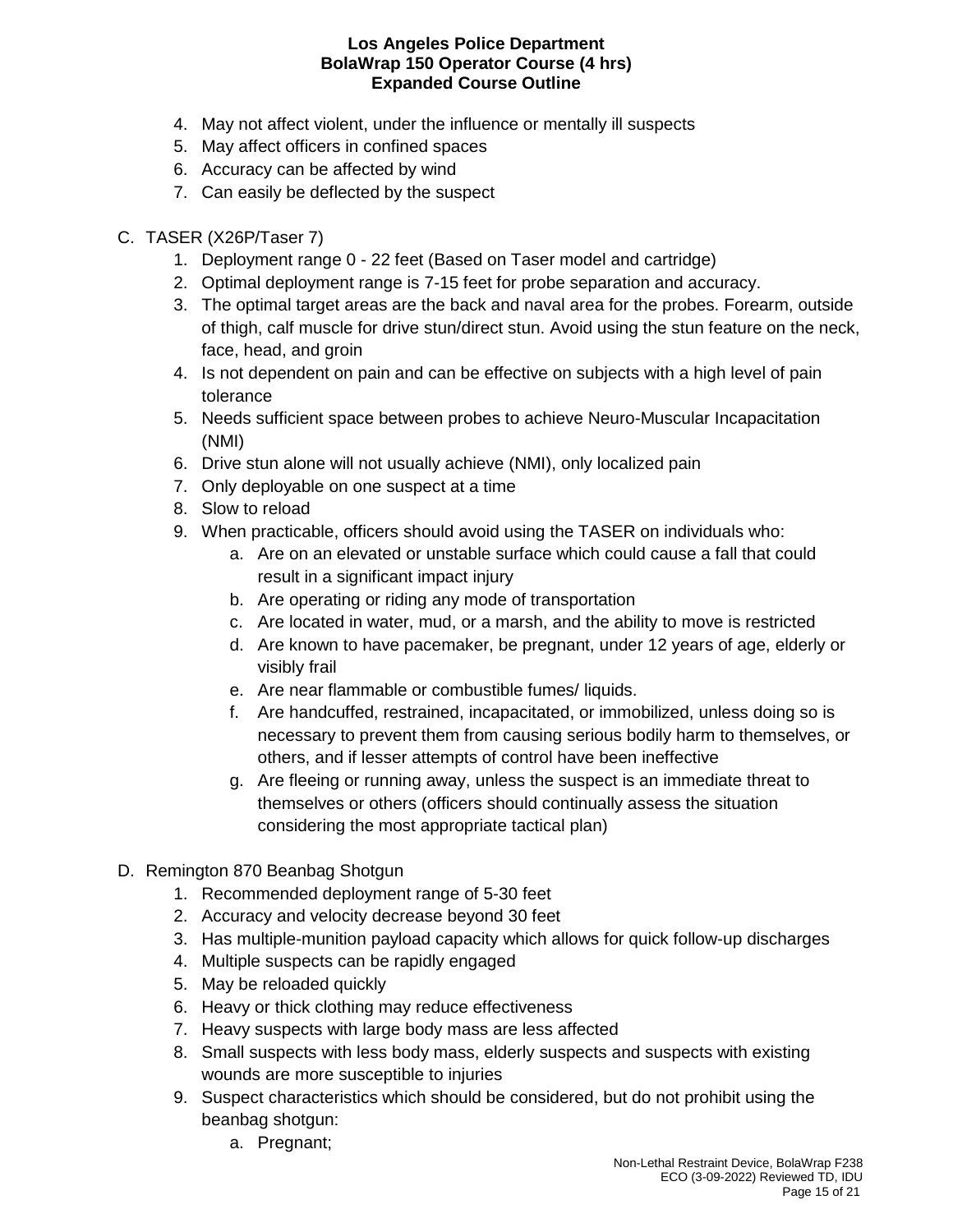- b. Elderly
- c. Children
- E. 40mm Less-Lethal Launcher
	- 1. Recommended deployment range of 5-110 feet
	- 2. Very accurate less-lethal option. The launcher's barrel is rifled which spins the projectile and stabilizes it, unlike the 37/38mm launcher.
	- 3. Single shot action. The manipulation skill of the officer determines the sustained rate of fire
	- 4. Officers should avoid deploying the 40mm LLL on individuals who:
		- a. Are on an elevated or unstable surface which could cause a fall that could result in significant impact injury;
		- b. Are operating or riding any mode of transportation; OR
		- c. Are known to be pregnant, under 12 years of age, elderly or visibly frail

### **IX. Post Deployment Considerations (10 minutes)**

- A. Handcuffing
	- 1. Be aware of anchors when handcuffing
- B. Removing cord/anchors
	- 1. Only attempt to remove cord when the subject is under control and it is safe to do so
	- 2. Use medical scissors or seatbelt cutter to cut Kevlar cord away from the anchors
	- 3. Carefully remove the anchors from subject's clothing
	- 4. If anchor hooks are in subject's skin, they should be considered a biohazard a. Hooks in skin must be removed by medical personnel
	- 5. Inspect anchors after removal to ensure the hooks and barbs are still intact; if they are not, there may be part of the barbs that need to be removed by medical professionals
- C. Medical Treatment
	- 1. After any use of force, officers shall immediately request a rescue ambulance for any person injured, in addition, officers shall promptly provide basic and emergency medical assistance to all members of the community, including victims, witnesses, subjects, suspects, persons in custody, subjects of a use of force and fellow officers:
		- a. To the extent of the officer's training and experience in first aid/CPR/AED; and
		- b. To the level of equipment available to an officer at the time assistance is needed
	- 2. Any person struck by the BolaWrap cord and/or anchor(s) and has visible injuries and/or complaint of injury shall be transported to a Department-approved facility for medical treatment prior to booking.
	- 3. The person should be carefully monitored for signs of distress.
	- 4. If a medical emergency exists, officers shall request a RA to respond to their location
	- 5. When in doubt, call an RA.
- D. Reporting Procedures

The use of BolaWrap 150 RRD for any reason other than an approved training exercise shall be documented according to established Department procedures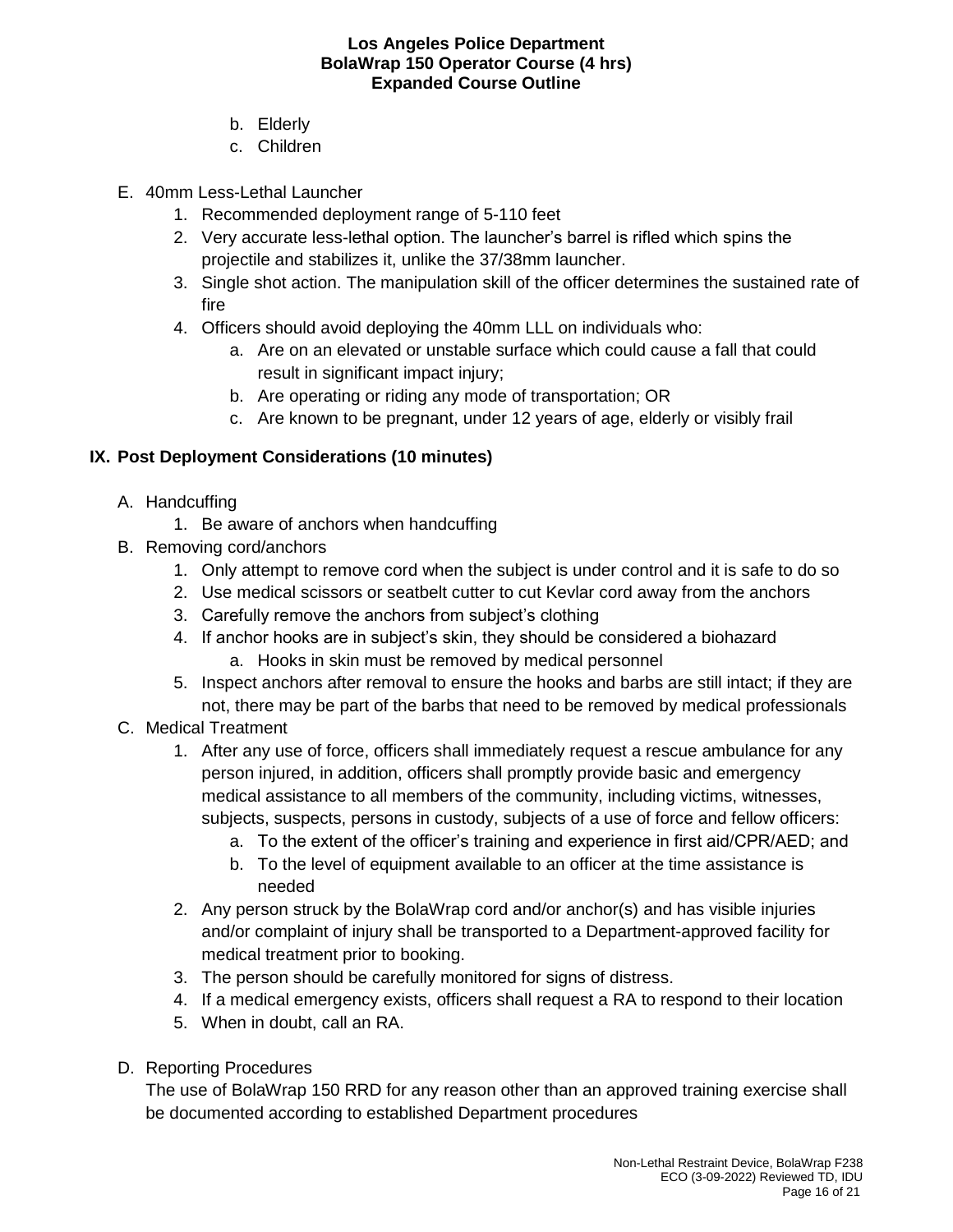- 1. When the suspect is struck, document the incident on the Non-Categorical Use of Force Report Form 1.67.05
- 2. When a suspect is struck and there is visible injury or a complaint of injury, document the incident on the Non-Categorical Use of Force Report, Form 1.67.05.
- ➢ **Photographs** 
	- 1) Supervisors shall photograph all visible injuries
	- 2) Supervisors shall photograph all complained-of injuries, even when there is no evidence of injury.
	- 3) Do not use your personal cell phone to take photographs
- 3. Document the incident on an Employee's Report, Form 15.07.00 for any of the following:
	- a. The cord and anchors are fired at a suspect, but misses
	- b. Lost/ damaged BolaWrap 150 RRD cassettes
	- c. Negligent/accidental discharges

# **X. BolaWrap Remote Restraint Device Practical Exercises (1 Hour 40 Minutes)**

# A. *PRACTICAL APPLICATION:* **BolaWrap Remote Restraint Device**

Purpose: To familiarize students with the BolaWrap 150 RRD and provide them with the opportunity to deploy it on a dummy target from varying distances.

> This drill should provide the opportunity to coach the student through their mistakes and assist them in performing the appropriate communication, manipulation and deployment skills required during practical application on the range, as well as use in the field. This should be a positive learning experience for all involved.

As the instructor, your goal is to ensure the students have developed the skills necessary to properly deploy the BolaWrap 150 RRD in accordance with the law and Department Policy.

# B. **Resources Needed:**

- 1. BolaWrap 150 RRD Devices
- 2. Live cassettes
- 3. Dummy cassettes
- 4. Training dummy
- 5. Red/Orange inert handguns (if available)
- 6. Eye and ear protection
- 7. Protective leg gaiters
- 8. Serrated scissors
- 9. Trauma shears/Seat belt cutter
- 10. Needle nose pliers or Leatherman Tool
- 11. Measuring tape
- 12. Marking tape
- 13. First Aid, medical/trauma kit

# C. **Learning Activity 1 – Dry Manipulations Practice**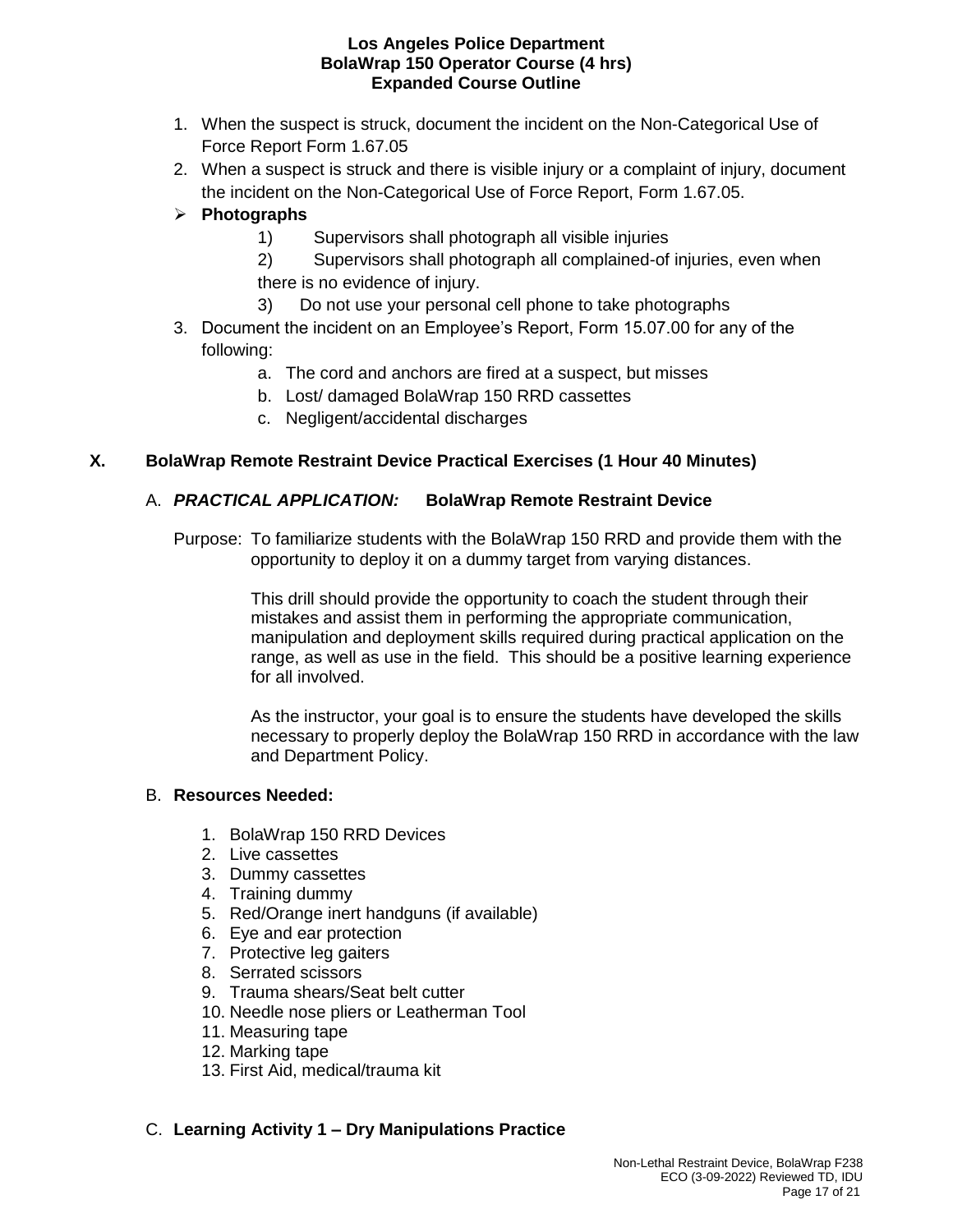- 1. This activity is conducted on the range
- 2. Break class into groups of 8-10 students
- 3. Ensure that the instructor to student ratio is 1:10
- 4. Have the students bring the necessary equipment, including eye and ear protection to the range
- 5. Assemble the students together into small groups lead by one instructor
- 6. Remind students of safety rules related to the BolaWrap 150 RRD
- 7. Reinforce the importance of safety, especially keeping the trigger finger off the trigger, during all manipulations
- 8. Demonstrate the skills necessary to conduct the drills successfully
- 9. Skills to be demonstrated, practiced and executed
	- a. Pre-shift inspection
	- b. Loading/Patrol ready
	- c. Unloading/Clearing
	- d. Deployment ready
	- e. Laser Walk-up
	- f. Failure drill
	- g. Proper grip
	- h. Presentation positions
	- i. Aiming techniques
- 10. Description
	- a. Have students pair up in twos.
	- b. Each student will be given a BolaWrap 150 RRD and a dummy cassette.
	- c. The instructor will introduce and demonstrate the skill to the group
	- d. The student will practice the skill and demonstrate their ability to complete the manipulation
- 11. Key Learning Points:
	- a. Ability to explain and point out the different features (nomenclature) of the BolaWrap 150 RRD and cassettes
	- b. Ability to safely demonstrate the device manipulations
- D. Learning Activity 2 Distance Estimation
	- Purpose: To evaluate the student's ability to effectively estimate distances related to the deployment of the BolaWrap 150 RRD.
		- 1. Resources Needed
			- a. Range or other open area with no less than 30 feet of available length.
			- b. Measuring tape or predesignated distance marker
		- 2. Procedures
			- a. Instructors will measure and mark off distances of 10, 15 and 25 feet, or 3 varying distance markers, depending on available space.
			- b. The student will be required to provide an estimation of the distances between the various markers and the target
		- 3. Description
			- a. An instructor will administer this estimation exercise to each individual student on a solitary basis to prevent other students from learning the distance prematurely.
			- b. Position the student on each marker and ask the student to estimate the distance from the designated target.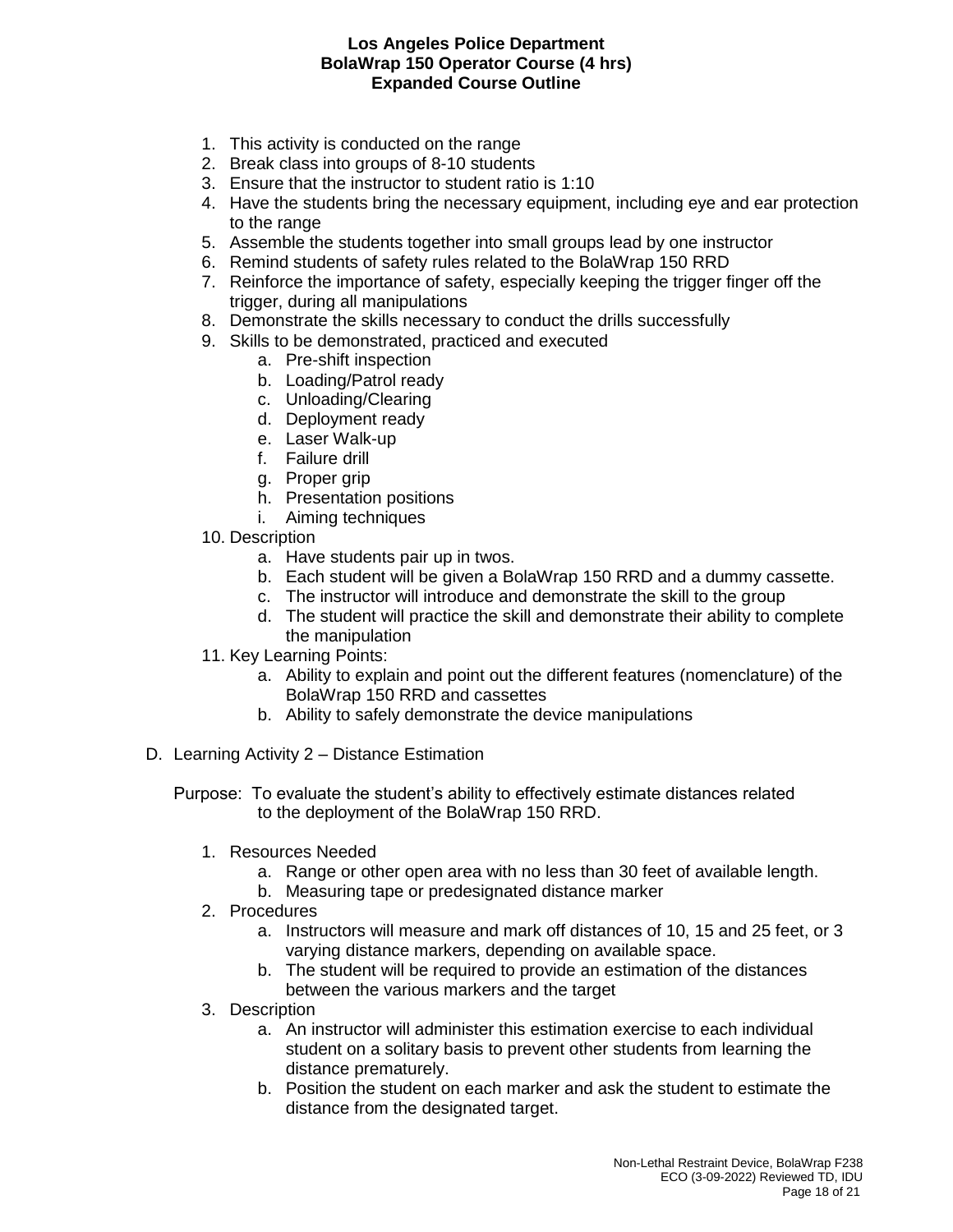- c. Provide and compare the actual distance to the estimated distance provided by the student to either confirm their response or provide insight into their misperception.
- 4. Key Learning Points
	- a. Understanding and successfully gauging recommended deployment distances pertaining to the BolaWrap 150 RRD.
	- b. A patrol Ford Explorer is approximately 17 feet long from bumper to bumper.

### E. *PRACTICAL APPLICATION:* **Static BolaWrap Remote Restraint Device Deployment**

Purpose: The students will deploy a BolaWrap 150 RRD at a static target

- 1. Procedures:
	- a. This activity is conducted on the range
	- b. Ensure that the instructor to student ratio is 1:10
	- c. Have the students bring the necessary equipment, including eye and ear protection to the range
	- d. Assemble the students together in groups of 8-10
	- e. Reinforce the importance of safety
- 2. Description
	- a. Instructor will demonstrate the proper deployment at 15-feet
	- b. Instructor will demonstrate the proper removal of anchor(s) and cord
	- c. Students will be provided with a BolaWrap 150 RRD and one cartridge
	- d. Student will demonstrate proper loading of the cartridge
	- e. Student will demonstrate proper manipulations with the BolaWrap 150 RRD
	- f. Student will deploy one cartridge at a mannequin from a distance of 15-feet at the primary aiming point
	- g. Student will properly remove the cord and anchors from the mannequin
- 3. Key Learning Points:
	- a. Ability to safely operate the device
	- b. Ability to safely deploy the device at a mannequin
	- c. Ability to safely remove anchors and cords from mannequin

# *F. PRACTICAL APPLICATION:* **Tactical Deployment**

Purpose: The students will deploy a BolaWrap 150 RRD utilizing tactical concepts

- 1. Procedures
	- a. This activity is conducted on the range
	- b. Ensure that the instructor to student ration is 1:10
	- c. Ensure students are wearing eye and hearing protection
	- d. Assemble the students in groups of 8-10
	- e. Reinforce the importance of safety
- 2. Description
	- a. Within each group of 8-10, the students will assemble in smaller teams of 3
	- b. Each team will consist of a BolaWrap 150 RRD operator and 2 arrest officers
	- c. Each team will be provided with one BolaWrap 150 RRD and one cassette
	- d. The BolaWrap 150 RRD operator will properly demonstrate "deployment ready" for the device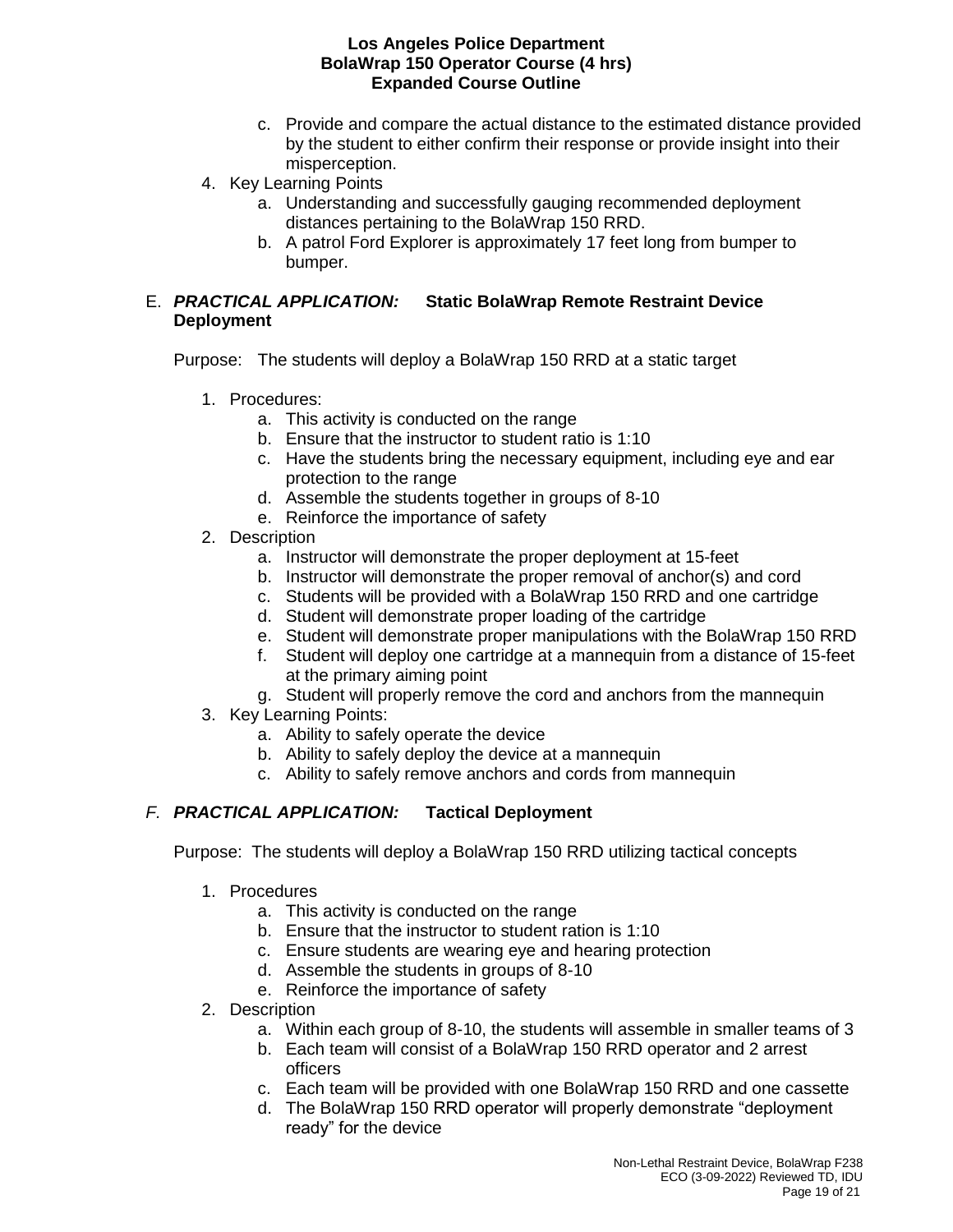- e. The team will approach the mannequin within the appropriate range utilizing any cover/concealment available
- f. The team will attempt to communicate with mannequin
- g. The team will announce "Bola Ready" and "Wrap, warp, wrap" prior to deployment.
- h. The BolaWrap 150 RRD operator will deploy the device at the primary aiming point on the mannequin
- i. The arrest team will immediately move toward the mannequin and control the mannequin's arms once the device is deployed
- j. The activity will be stopped once the arrest team makes contact with the mannequin
- 3. Key Learning Points
	- a. Ability to safely operate the device
	- b. Ability to deploy the device using proper tactical concepts
	- c. Ability for team to safely move forward and make contact

### G. *PRACTICAL APPLICATION: Malfunction Clearance*

Purpose: The students will attempt to deploy the BolaWrap 150 RRD on a static target, during which they will experience a malfunction of the device and have to effectively clear and deploy it.

- 1. Procedures
	- a. This activity is conducted on the range.
	- b. Ensure that the instructor to student ratio is 1:10
	- c. Ensure students are wearing eye and hearing protection
	- d. Assemble the students in groups of 8-10
	- e. Reinforce the importance of safety
- 2. Description
	- a. Within each group of 8-10, the students will assemble in smaller teams of 3
	- b. Each team will consist of a BolaWrap 150 RRD operator and 2 arrest officers
	- c. Each team will be provided with one BolaWrap 150 RRD and **one dummy or discharged cassette and one live cassette.**
	- d. The operator will load the BolaWrap 150 RRD to patrol ready with the **DUMMY ROUND, or discharged cassette.**
	- e. The BolaWrap 150 RRD operator will properly demonstrate "deployment ready" for the device
	- f. The team will approach the mannequin within the appropriate range utilizing any cover/concealment available
	- g. The team will attempt to communicate with mannequin
	- h. The team will announce "Bola Ready" and "Wrap, wrap, wrap" prior to deployment.
	- i. The BolaWrap 150 RRD operator will deploy the device at the primary aiming point on the mannequin
	- j. The operator will experience the malfunction and attempt to clear and deploy the device using the discussed technique.
	- k. Once the device has been properly cleared and deployed, the arrest team will immediately move toward the mannequin and control the mannequin's arms.
	- l. The activity will be stopped once the arrest team makes contact with the mannequin.
- 3. Key Learning Points
	- a. Proper malfunction and identification technique